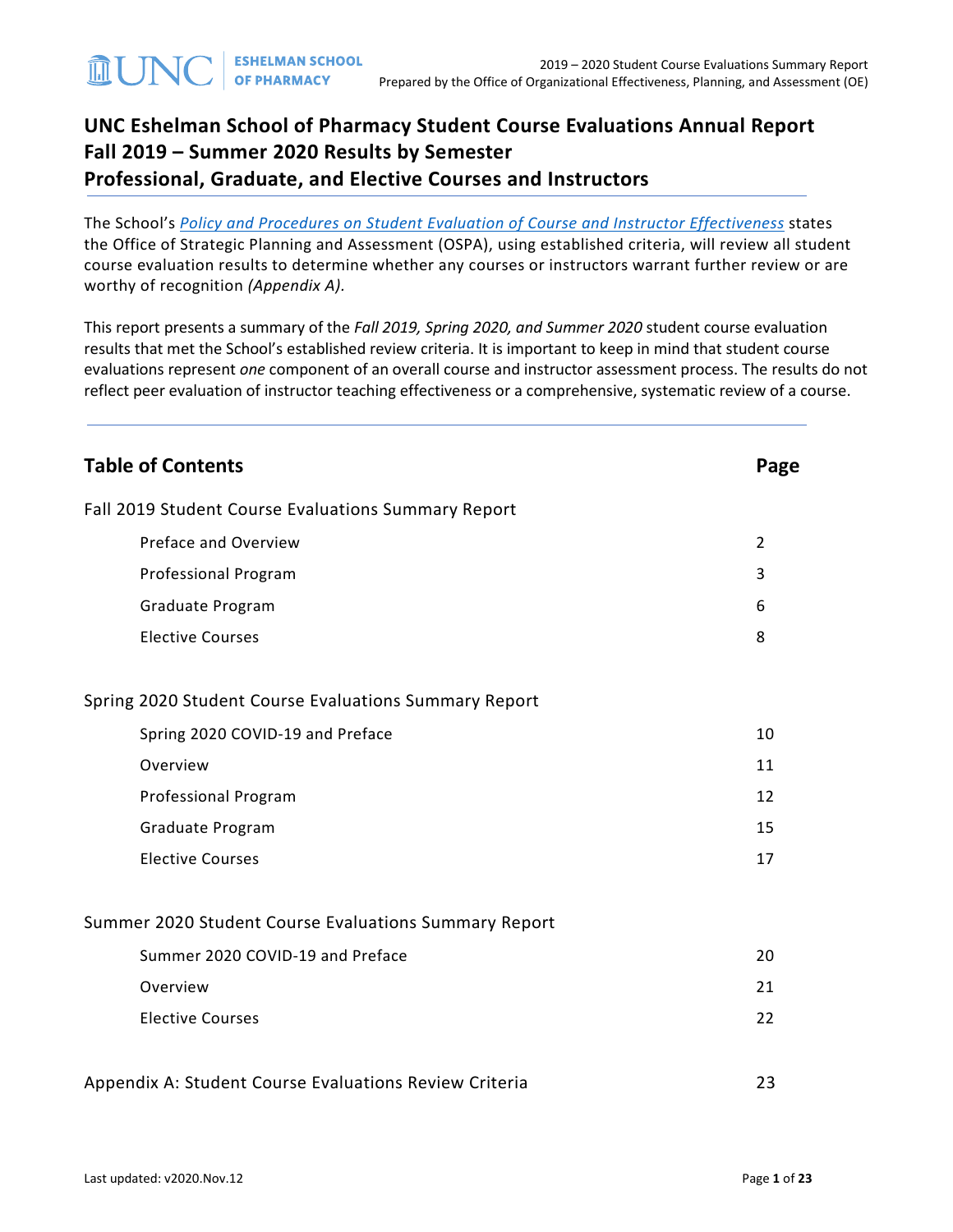## **Fall 2019 Student Course Evaluations Summary Report**

#### **PREFACE**

The School's *[Policy and Procedures on Student Evaluation of Course and Instructor Effectiveness](https://pharmacy.unc.edu/files/2020/01/Course-Evaluation-Policy-and-Procedures-5-7-14_updates-v2019.10.22.pdf)* states that the Office of Strategic Planning and Assessment, using established criteria, will review all student course evaluation results to determine whether any courses or instructors warrant further review or are worthy of recognition *(Appendix A).*

This report presents a summary of the *Fall 2019* student course evaluation results that met the School's established review criteria. The following tables specify the number of courses and instructors evaluated, the number and percentage of courses and instructors *warranting further review*; and the number and percentage of courses and instructors *worthy of recognition*.

It is important to keep in mind that student course evaluations represent *one* component of an overall course and instructor assessment process. The results do not reflect peer evaluation of instructor teaching effectiveness or a comprehensive, systematic review of a course.

#### **OVERVIEW**

| <b>Fall 2019 Overall Response Rates</b> |        |  |  |  |
|-----------------------------------------|--------|--|--|--|
| ℅                                       |        |  |  |  |
| <b>Professional Courses</b>             | 58.24% |  |  |  |
| <b>Graduate Courses</b>                 | 78.82% |  |  |  |
| Elective Courses <sup>1</sup>           | 53.90% |  |  |  |

1 Elective Courses can be Professional and/or Graduate.

| Fall 2019 Courses        |                          |                                                               |       |  |        |  |
|--------------------------|--------------------------|---------------------------------------------------------------|-------|--|--------|--|
|                          | <b>Courses Evaluated</b> | <b>Warrant Further Review</b><br><b>Worthy of Recognition</b> |       |  |        |  |
| <b>COURSES</b><br>%<br>π |                          |                                                               | %     |  |        |  |
| Professional             | 17                       |                                                               | 0.00% |  | 0.00%  |  |
| Graduate                 | 18                       |                                                               | 5.56% |  | 27.78% |  |
| <b>Electives</b>         |                          |                                                               | 0.00% |  | 66.67% |  |

| <b>Fall 2019 Instructors</b> |                                      |                                           |       |                                    |         |  |
|------------------------------|--------------------------------------|-------------------------------------------|-------|------------------------------------|---------|--|
| <b>INSTRUCTORS</b>           | Instructors Evaluated <sup>2,3</sup> | <b>Warrant Further Review<sup>4</sup></b> |       | Worthy of Recognition <sup>5</sup> |         |  |
|                              |                                      |                                           | %     |                                    | %       |  |
| Professional                 | 56                                   |                                           | 0.00% | 31                                 | 55.36%  |  |
| Graduate                     | 46                                   |                                           | 2.17% | 32                                 | 69.57%  |  |
| <b>Electives</b>             | 20                                   |                                           | 0.00% | 20                                 | 100.00% |  |

 $2$  Course Directors identify instructors to be evaluated; there are no requirements on number of contact hours taught in order to be evaluated.

<sup>3</sup> If an instructor was evaluated in more than one course, s/he is only counted once.

<sup>4</sup> If an instructor met "warrants further review" criteria more than once, s/he is only counted once.<br><sup>5</sup> If an instructor met "worthy of recognition" criteria more than once, s/he is only counted once.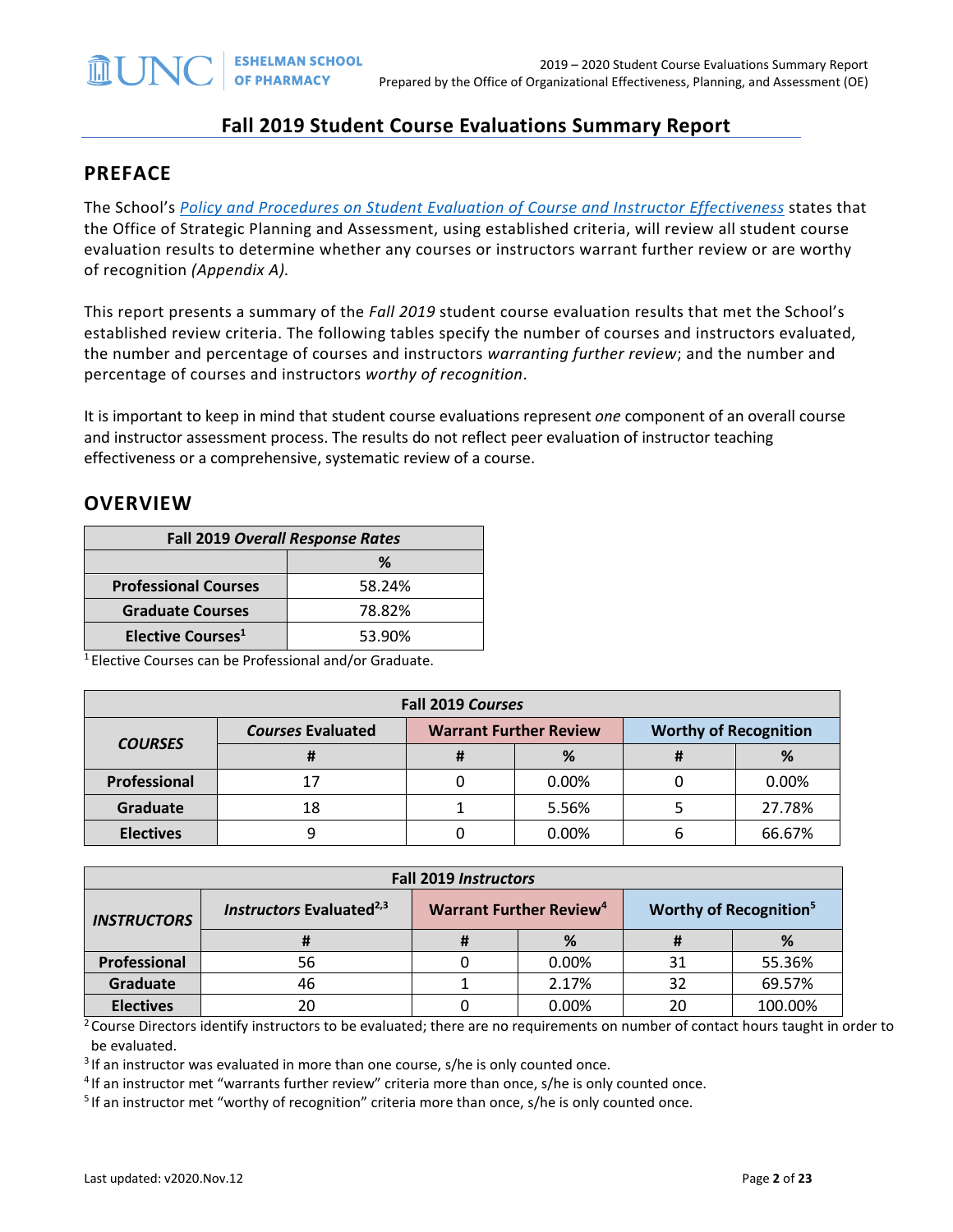# **PROFESSIONAL PROGRAM**

| Fall 2019 Professional Program: Courses |  |                               |  |                              |
|-----------------------------------------|--|-------------------------------|--|------------------------------|
| <b>Courses</b><br><b>Evaluated</b>      |  | <b>Warrant Further Review</b> |  | <b>Worthy of Recognition</b> |
|                                         |  | %                             |  | %                            |
| 17                                      |  | <u>በ በበ%</u>                  |  | በ በበ%                        |

| <b>Fall 2019 Professional - Courses: Warrant Further Review</b>                 |                                                                                                         |  |  |  |  |  |
|---------------------------------------------------------------------------------|---------------------------------------------------------------------------------------------------------|--|--|--|--|--|
| Year                                                                            | <b>Course</b><br><b>Course Director</b><br><b>Course Title</b><br><b>Response Rate</b><br><b>Number</b> |  |  |  |  |  |
| No professional program courses met the criteria for warranting further review. |                                                                                                         |  |  |  |  |  |

| Fall 2019 Professional Program - Courses: Worthy of Recognition |                                                                                                         |  |  |  |  |  |
|-----------------------------------------------------------------|---------------------------------------------------------------------------------------------------------|--|--|--|--|--|
| Year                                                            | <b>Course</b><br><b>Course Director</b><br><b>Course Title</b><br><b>Response Rate</b><br><b>Number</b> |  |  |  |  |  |
|                                                                 | No professional program courses met the criteria for worthy of recognition.                             |  |  |  |  |  |

| <b>Fall 2019 Professional Program: Instructors</b>    |  |                                           |  |                                           |
|-------------------------------------------------------|--|-------------------------------------------|--|-------------------------------------------|
| <i><b>Instructors</b></i><br>Evaluated <sup>6,7</sup> |  | <b>Warrant Further Review<sup>8</sup></b> |  | <b>Worthy of Recognition</b> <sup>9</sup> |
|                                                       |  | %                                         |  | ℅                                         |
|                                                       |  | $0.00\%$                                  |  | 55.36%                                    |

<sup>6</sup> Course Directors identify instructors to be evaluated by students; there are no requirements on number of contact hours taught in order to be evaluated. Therefore, some instructors may have taught only one class session; whereas, other instructors may have taught numerous times in one or more courses.

<sup>7</sup> If an instructor was evaluated in more than one course, in a given Program or Course Type, s/he is only counted once.<br><sup>8</sup> If an instructor met "warrants further review" criteria more than once, in a given Program or C

counted once.

<sup>9</sup> If an instructor met "worthy of recognition" criteria more than once, in a given Program or Course Type, s/he is only counted once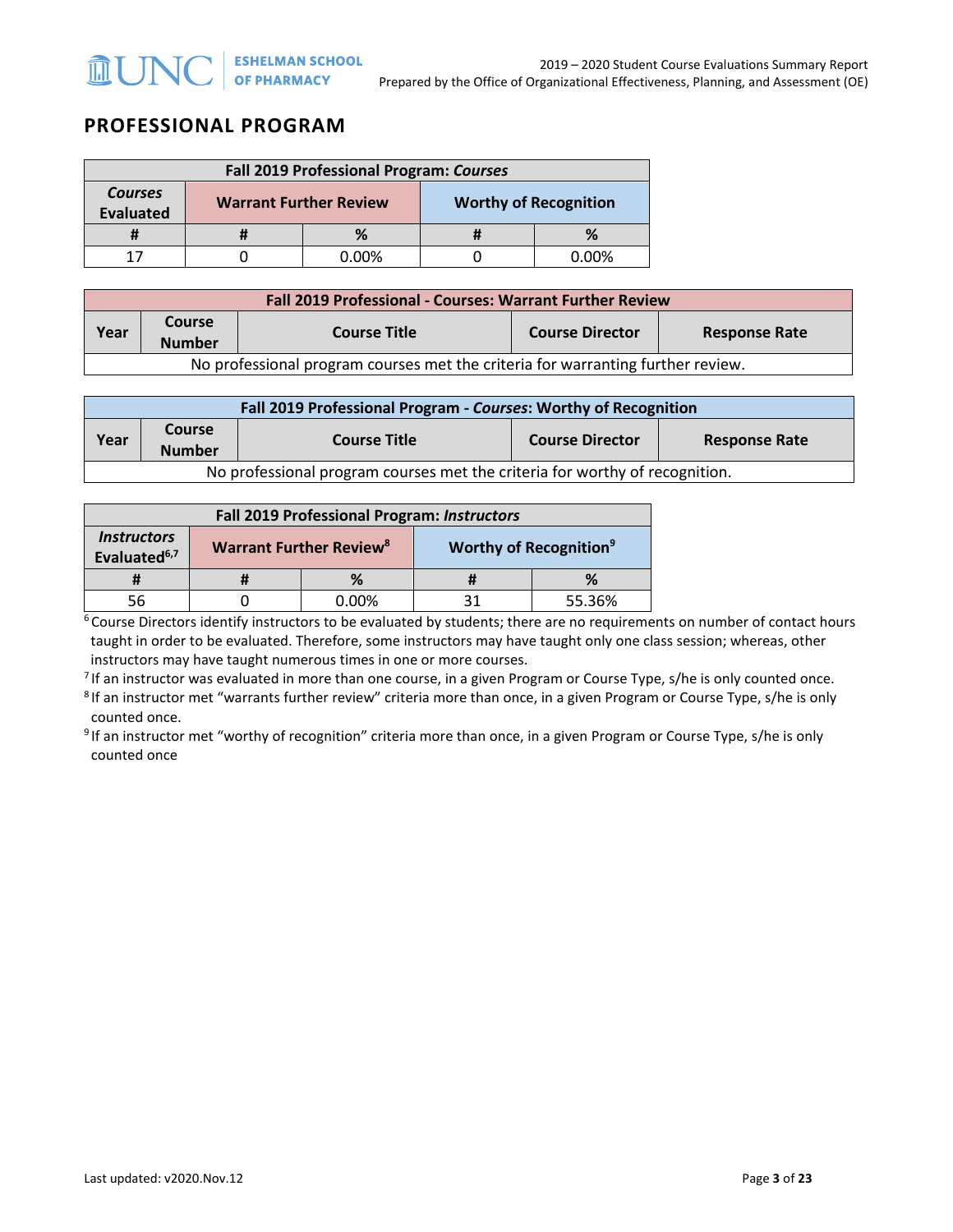Г

|                                                                                            | Fall 2019 Professional Program - Instructors: Warrant Further Review                               |  |  |  |  |
|--------------------------------------------------------------------------------------------|----------------------------------------------------------------------------------------------------|--|--|--|--|
| Year                                                                                       | <b>Course</b><br><b>Course Title</b><br><b>Response Rate</b><br><b>Instructor</b><br><b>Number</b> |  |  |  |  |
| No professional program course instructors met the criteria for warranting further review. |                                                                                                    |  |  |  |  |

|                 | Fall 2019 Professional Program - Instructors: Worthy of Recognition |                                |                                 |                         |  |  |
|-----------------|---------------------------------------------------------------------|--------------------------------|---------------------------------|-------------------------|--|--|
| Year            | Instructor                                                          | <b>Course</b><br><b>Number</b> | <b>Course Title</b>             | <b>Response Rate</b>    |  |  |
| PY1             | Scott, Mollie                                                       | <b>PHCY 501</b>                | ON BECOMING A PHARMACIST        | 66.46% (105 out of 158) |  |  |
| PY1             | White, Carla                                                        | <b>PHCY 501</b>                | ON BECOMING A PHARMACIST        | 66.46% (105 out of 158) |  |  |
| PY1             | McClurg, Mary                                                       | <b>PHCY 501</b>                | ON BECOMING A PHARMACIST        | 66.46% (105 out of 158) |  |  |
| PY1             | Urick, Benjamin                                                     | <b>PHCY 501</b>                | ON BECOMING A PHARMACIST        | 66.46% (105 out of 158) |  |  |
| PY1             | Otey, Carol                                                         | <b>PHCY 502</b>                | PATHOPHYS HUMAN DISEASE         | 61.39% (97 out of 158)  |  |  |
| PY1             | Proctor, Amber                                                      | <b>PHCY 502</b>                | PATHOPHYS HUMAN DISEASE         | 61.39% (97 out of 158)  |  |  |
| PY1             | Muluneh, Benyam                                                     | <b>PHCY 502</b>                | PATHOPHYS HUMAN DISEASE         | 61.39% (97 out of 158)  |  |  |
| PY1             | Jarstfer, Michael                                                   | <b>PHCY 503</b>                | MOLEC FOUND DRUG ACTION         | 66.04% (105 out of 159) |  |  |
| PY1             | Singleton, Scott                                                    | <b>PHCY 503</b>                | MOLEC FOUND DRUG ACTION         | 66.04% (105 out of 159) |  |  |
| PY1             | Maxwell, Erin                                                       | <b>PHCY 504</b>                | EVIDENCE-BASED PRACTICE         | 57.59% (91 out of 158)  |  |  |
| PY1             | Anksorus, Heidi                                                     | <b>PHCY 508</b>                | PHARMACEUTICAL CALCULATIONS 2   | 64.15% (102 out of 159) |  |  |
| PY1             | Marciniak, Macary                                                   | <b>PHCY 509</b>                | <b>IMMUNIZATION CERT TRAIN</b>  | 27.85% (44 out of 158)  |  |  |
| PY1             | Greene, Jessica                                                     | <b>PHCY 512</b>                | PHARMACEUTICS DRUG DELIVERY I   | 59.75% (95 out of 159)  |  |  |
| PY1             | Savage, Amanda                                                      | PHCY 513L                      | PHARM COMPOUNDING I: NONSTERILE | 62.03% (98 out of 158)  |  |  |
| PY1             | Shrewsbury, Robert                                                  | PHCY 513L                      | PHARM COMPOUNDING I: NONSTERILE | 62.03% (98 out of 158)  |  |  |
| PY <sub>2</sub> | Savage, Amanda                                                      | <b>PHCY 601L</b>               | PATIENT CARE LAB                | 58.45% (83 out of 142)  |  |  |
| PY <sub>2</sub> | Anksorus, Heidi                                                     | <b>PHCY 601L</b>               | PATIENT CARE LAB                | 58.45% (83 out of 142)  |  |  |
| PY <sub>2</sub> | Scott, Mollie                                                       | <b>PHCY 609</b>                | US HEALTHCARE SYSTEM            | 54.93% (78 out of 142)  |  |  |
| PY <sub>2</sub> | Easter, Jon                                                         | <b>PHCY 609</b>                | US HEALTHCARE SYSTEM            | 54.93% (78 out of 142)  |  |  |
| PY <sub>2</sub> | Urick, Benjamin                                                     | <b>PHCY 609</b>                | US HEALTHCARE SYSTEM            | 54.93% (78 out of 142)  |  |  |
| PY <sub>2</sub> | Campbell, Jay                                                       | <b>PHCY 609</b>                | US HEALTHCARE SYSTEM            | 54.93% (78 out of 142)  |  |  |
| PY <sub>2</sub> | Scott, Mollie                                                       | <b>PHCY 611</b>                | APPLIED CLINICAL PHARMACOLOGY   | 55.63% (79 out of 142)  |  |  |
| PY <sub>2</sub> | Dupuis, Robert                                                      | <b>PHCY 611</b>                | APPLIED CLINICAL PHARMACOLOGY   | 55.63% (79 out of 142)  |  |  |
| PY <sub>2</sub> | Williams, Dennis                                                    | <b>PHCY 611</b>                | APPLIED CLINICAL PHARMACOLOGY   | 55.63% (79 out of 142)  |  |  |
| PY <sub>2</sub> | Frick, Amber                                                        | <b>PHCY 611</b>                | APPLIED CLINICAL PHARMACOLOGY   | 55.63% (79 out of 142)  |  |  |
| PY <sub>2</sub> | Harris, Suzanne                                                     | <b>PHCY 611</b>                | APPLIED CLINICAL PHARMACOLOGY   | 55.63% (79 out of 142)  |  |  |
| PY <sub>2</sub> | Muluneh, Benyam                                                     | <b>PHCY 611</b>                | APPLIED CLINICAL PHARMACOLOGY   | 55.63% (79 out of 142)  |  |  |
| PY <sub>2</sub> | Rodgers, Philip                                                     | <b>PHCY 617</b>                | PATIENT CARE EXPERIENCE         | 84.51% (120 out of 142) |  |  |
| PY <sub>2</sub> | Scott, Mollie                                                       | <b>PHCY 617</b>                | PATIENT CARE EXPERIENCE         | 84.51% (120 out of 142) |  |  |
| PY <sub>2</sub> | Williams, Charlene                                                  | <b>PHCY 617</b>                | PATIENT CARE EXPERIENCE         | 84.51% (120 out of 142) |  |  |
| PY <sub>2</sub> | White, Carla                                                        | <b>PHCY 617</b>                | PATIENT CARE EXPERIENCE         | 84.51% (120 out of 142) |  |  |
| PY <sub>2</sub> | Scott, Mollie                                                       | <b>PHCY 630</b>                | PHARMACOTHERAPY: APPLIED        | 57.75% (82 out of 142)  |  |  |
| PY <sub>2</sub> | Rodgers, Jo Ellen                                                   | <b>PHCY 630</b>                | PHARMACOTHERAPY: APPLIED        | 57.75% (82 out of 142)  |  |  |
| PY <sub>2</sub> | Marx, Ashley                                                        | <b>PHCY 630</b>                | PHARMACOTHERAPY: APPLIED        | 57.75% (82 out of 142)  |  |  |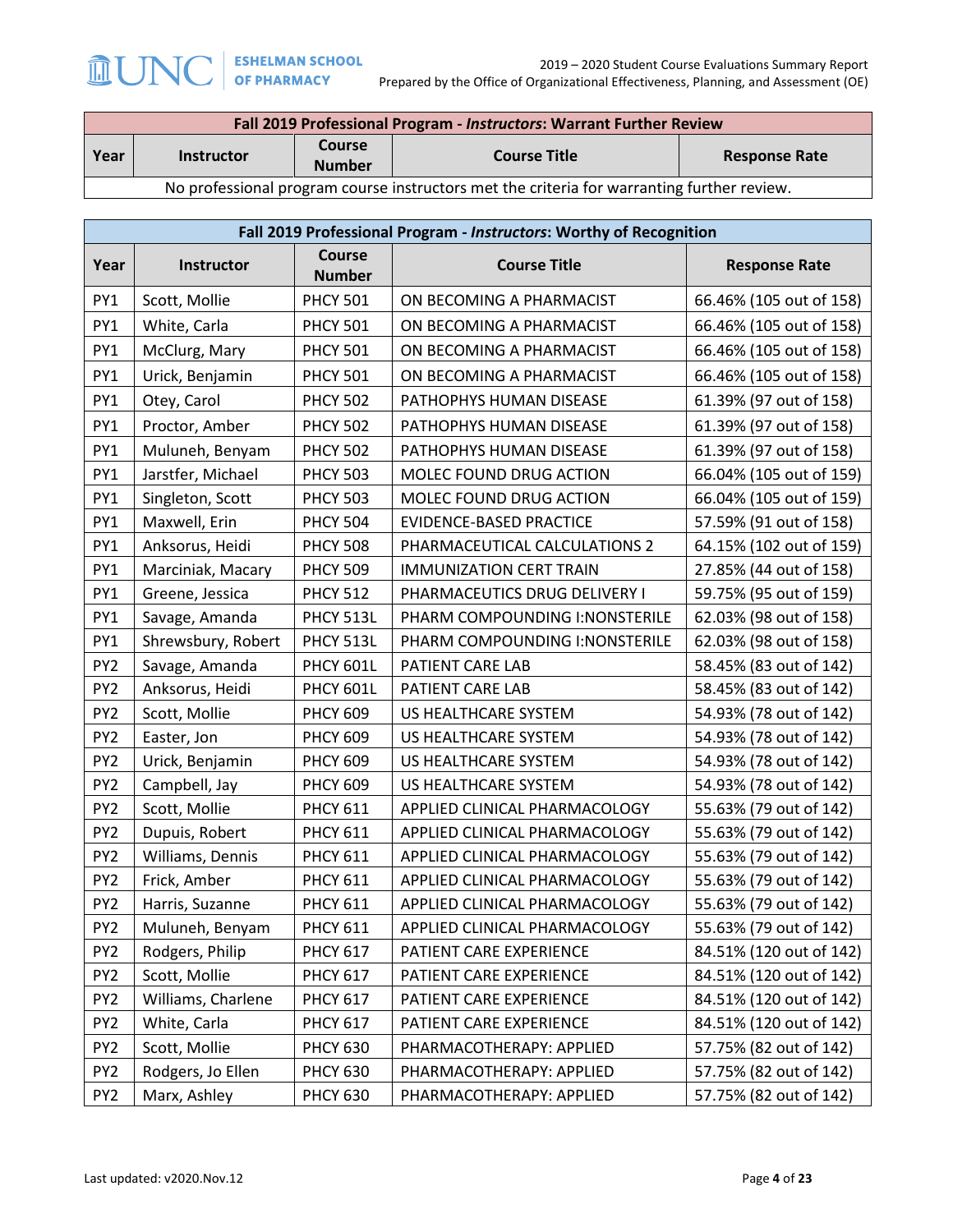|                 | Fall 2019 Professional Program - Instructors: Worthy of Recognition |                         |                                |                        |  |  |
|-----------------|---------------------------------------------------------------------|-------------------------|--------------------------------|------------------------|--|--|
| Year            | <b>Instructor</b>                                                   | Course<br><b>Number</b> | <b>Course Title</b>            | <b>Response Rate</b>   |  |  |
| PY <sub>2</sub> | Williams, Dennis                                                    | <b>PHCY 630</b>         | PHARMACOTHERAPY: APPLIED       | 57.75% (82 out of 142) |  |  |
| PY <sub>2</sub> | Harris, Suzanne                                                     | <b>PHCY 630</b>         | PHARMACOTHERAPY: APPLIED       | 57.75% (82 out of 142) |  |  |
| PY <sub>2</sub> | Fuller, Kathryn                                                     | <b>PHCY 630</b>         | PHARMACOTHERAPY: APPLIED       | 57.75% (82 out of 142) |  |  |
| PY <sub>2</sub> | Murray, Brian                                                       | <b>PHCY 630</b>         | PHARMACOTHERAPY: APPLIED       | 57.75% (82 out of 142) |  |  |
| PY3             | Rodgers, Philip                                                     | <b>PHCY 732</b>         | INTEGRATIVE PHARMACOTHERAPY II | 54.19% (84 out of 155) |  |  |
| PY3             | Rodgers, Jo Ellen                                                   | <b>PHCY 732</b>         | INTEGRATIVE PHARMACOTHERAPY II | 54.19% (84 out of 155) |  |  |
| PY3             | Marx, Ashley                                                        | <b>PHCY 732</b>         | INTEGRATIVE PHARMACOTHERAPY II | 54.19% (84 out of 155) |  |  |
| PY3             | Williams, Dennis                                                    | <b>PHCY 732</b>         | INTEGRATIVE PHARMACOTHERAPY II | 54.19% (84 out of 155) |  |  |
| PY3             | Harris, Suzanne                                                     | <b>PHCY 732</b>         | INTEGRATIVE PHARMACOTHERAPY II | 54.19% (84 out of 155) |  |  |
| PY3             | Marciniak, Macary                                                   | <b>PHCY 737</b>         | LEADERSHIP AND PROF DEV II     | 58.06% (90 out of 155) |  |  |
| PY3             | Kiser, Stephanie                                                    | <b>PHCY 737</b>         | LEADERSHIP AND PROF DEV II     | 58.06% (90 out of 155) |  |  |
| PY3             | Donahue, Brian                                                      | <b>PHCY 737</b>         | LEADERSHIP AND PROF DEV II     | 58.06% (90 out of 155) |  |  |
| PY3             | Steeb, David                                                        | <b>PHCY 737</b>         | LEADERSHIP AND PROF DEV II     | 58.06% (90 out of 155) |  |  |
| PY4             | Donahue, Brian                                                      | <b>PHCY 898</b>         | LEADING CHANGE IN HEALTHCARE 1 | 34.93% (51 out of 146) |  |  |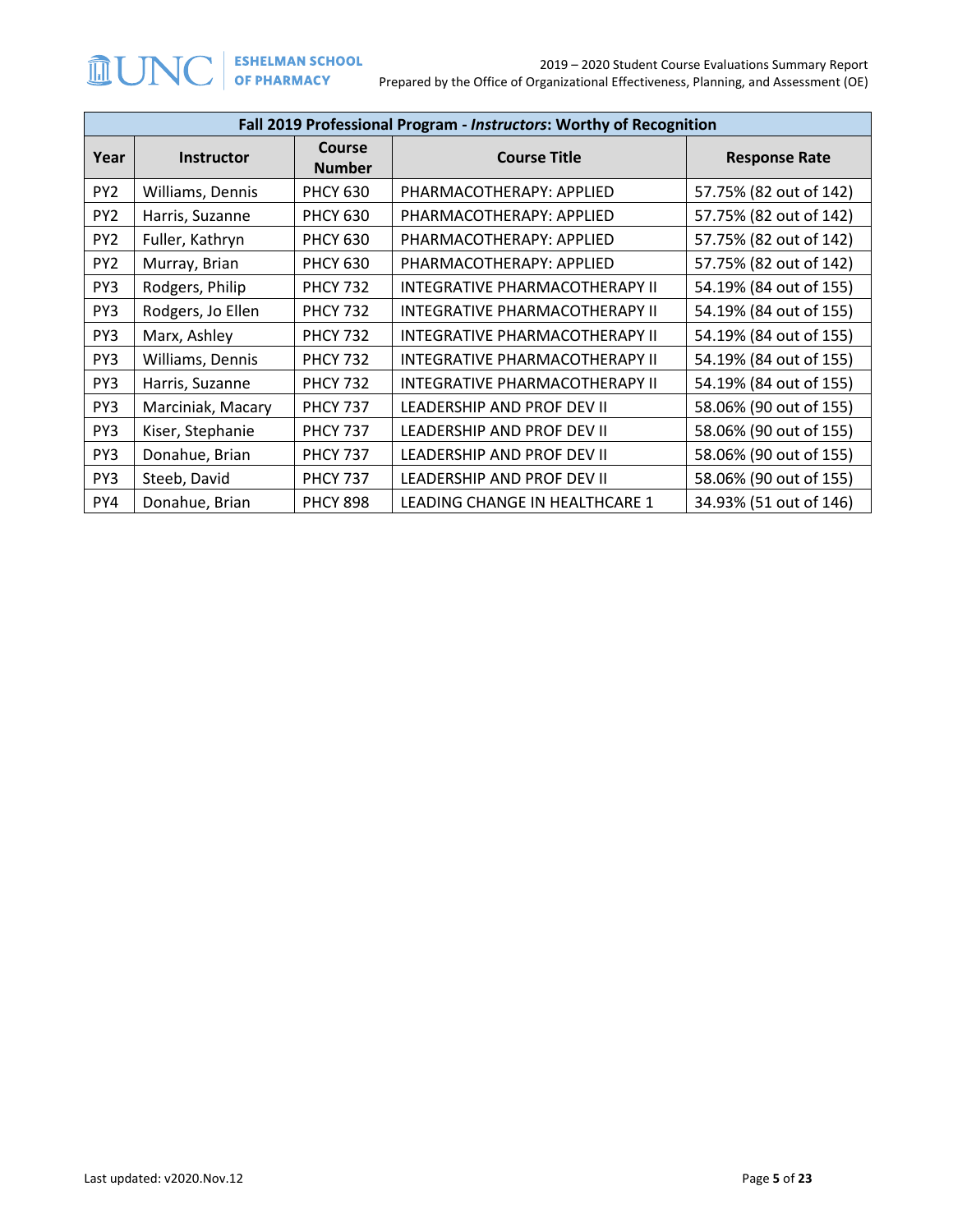## **GRADUATE PROGRAM**

| Fall 2019 Graduate Program: Courses |                               |       |                              |        |
|-------------------------------------|-------------------------------|-------|------------------------------|--------|
| <b>Courses</b><br><b>Evaluated</b>  | <b>Warrant Further Review</b> |       | <b>Worthy of Recognition</b> |        |
|                                     |                               |       |                              |        |
|                                     |                               | 5.56% |                              | 27.78% |

| Fall 2019 Graduate Program - Courses: Warrant Further Review |                                                                       |                 |                       |  |
|--------------------------------------------------------------|-----------------------------------------------------------------------|-----------------|-----------------------|--|
| <b>Course</b><br><b>Number</b>                               | <b>Course Title</b><br><b>Course Director</b><br><b>Response Rate</b> |                 |                       |  |
| Removed for                                                  |                                                                       | Removed for     |                       |  |
| confidentiality                                              | Removed for confidentiality                                           | confidentiality | 93.75% (15 out of 16) |  |

| Fall 2019 Graduate Program - Courses: Worthy of Recognition |                                      |                        |                        |  |  |
|-------------------------------------------------------------|--------------------------------------|------------------------|------------------------|--|--|
| Course<br><b>Number</b>                                     | <b>Course Title</b>                  | <b>Course Director</b> | <b>Response Rate</b>   |  |  |
| <b>CBMC 807</b>                                             | ORGANIC AND MEDC CHEM                | Aube, Jeff             | 100.00% (15 out of 15) |  |  |
| <b>DPET 833</b>                                             | EXP DESIGN CLINICAL RES              | Lee, Craig             | 100.00% (3 out of 3)   |  |  |
| <b>DPMP 869</b>                                             | <b>GRANT WRITING: NSF FELLOWSHIP</b> | Ainslie, Kirsty        | 83.33% (5 out of 6)    |  |  |
| <b>DPOP 803</b>                                             | SOC/BEHAVIORAL PHAR                  | Carpenter, Delesha     | 100.00% (4 out of 4)   |  |  |
| <b>PACE 860</b>                                             | ADV HOSP PHARM OPS                   | Eckel, Stephen         | 77.78% (7 out of 9)    |  |  |

| Fall 2019 Graduate Program: Instructors                 |                                      |       |  |                                     |  |
|---------------------------------------------------------|--------------------------------------|-------|--|-------------------------------------|--|
| <i><b>Instructors</b></i><br>Evaluated <sup>10,11</sup> | Warrant Further Review <sup>12</sup> |       |  | Worthy of Recognition <sup>13</sup> |  |
|                                                         |                                      | %     |  |                                     |  |
|                                                         |                                      | 2.17% |  | 69.57%                              |  |

<sup>10</sup> Course Directors identify instructors to be evaluated by students; there are no requirements on number of contact hours taught in order to be evaluated. Therefore, some instructors may have taught only one class session; whereas, other instructors may have taught numerous times in one or more courses.

<sup>11</sup> If an instructor was evaluated in more than one course, in a given Program or Course Type, s/he is only counted once.<br><sup>12</sup> If an instructor met "warrants further review" criteria more than once, in a given Program or counted once.<br><sup>13</sup> If an instructor met "worthy of recognition" criteria more than once, in a given Program or Course Type, s/he is only

counted once.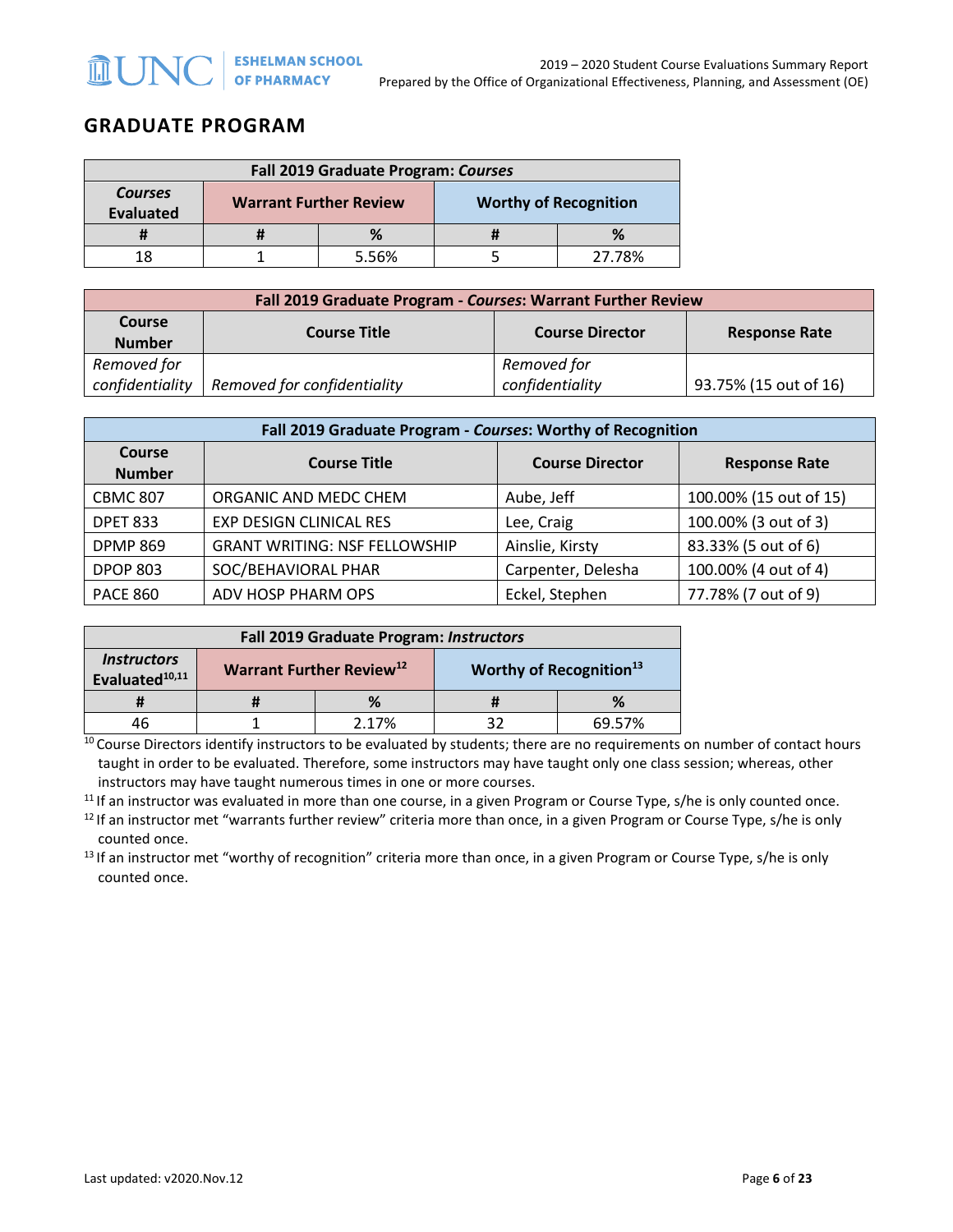| Fall 2019 Graduate Program - Instructors: Warrant Further Review |                                |                             |                       |  |
|------------------------------------------------------------------|--------------------------------|-----------------------------|-----------------------|--|
| <b>Instructor</b>                                                | <b>Course Number</b>           | <b>Course Title</b>         | <b>Response Rate</b>  |  |
| Removed for<br>confidentiality                                   | Removed for<br>confidentiality | Removed for confidentiality | 93.75% (15 out of 16) |  |

| Fall 2019 Graduate Program - Instructors: Worthy of Recognition |                                |                                      |                        |  |
|-----------------------------------------------------------------|--------------------------------|--------------------------------------|------------------------|--|
| <b>Instructor</b>                                               | <b>Course</b><br><b>Number</b> | <b>Course Title</b>                  | <b>Response Rate</b>   |  |
| Aube, Jeffrey                                                   | <b>CBMC 807</b>                | ORGANIC AND MEDC CHEM                | 100.00% (15 out of 15) |  |
| Bowers, Albert                                                  | <b>CBMC 807</b>                | ORGANIC AND MEDC CHEM                | 100.00% (15 out of 15) |  |
| Frye, Stephen                                                   | <b>CBMC 807</b>                | ORGANIC AND MEDC CHEM                | 100.00% (15 out of 15) |  |
| Gerhart, Jackie                                                 | <b>DPET 833</b>                | <b>EXP DESIGN CLINICAL RES</b>       | 100.00% (3 out of 3)   |  |
| Gonzalez, Daniel                                                | <b>DPET 833</b>                | EXP DESIGN CLINICAL RES              | 100.00% (3 out of 3)   |  |
| Lee, Craig                                                      | <b>DPET 833</b>                | EXP DESIGN CLINICAL RES              | 100.00% (3 out of 3)   |  |
| Brouwer, Kim                                                    | <b>DPET 853</b>                | PK CONCEPTS & APPLICATIONS           | 75.00% (12 out of 16)  |  |
| Dumond, Julie                                                   | <b>DPET 853</b>                | PK CONCEPTS & APPLICATIONS           | 75.00% (12 out of 16)  |  |
| Rao, Gauri                                                      | <b>DPET 854</b>                | PHARMACODYNAMIC CONCEPT & APPL       | 100.00% (10 out of 10) |  |
| Weiner, Daniel                                                  | <b>DPET 854</b>                | PHARMACODYNAMIC CONCEPT & APPL       | 100.00% (10 out of 10) |  |
| Anselmo, Aaron                                                  | <b>DPMP 864</b>                | ADVAN DRUG DEL                       | 80.00% (8 out of 10)   |  |
| Dayton, Paul                                                    | <b>DPMP 864</b>                | ADVAN DRUG DEL                       | 80.00% (8 out of 10)   |  |
| Hingtgen, Shawn                                                 | <b>DPMP 864</b>                | ADVAN DRUG DEL                       | 80.00% (8 out of 10)   |  |
| Huang, Leaf                                                     | <b>DPMP 864</b>                | ADVAN DRUG DEL                       | 80.00% (8 out of 10)   |  |
| Lai, Samuel                                                     | <b>DPMP 864</b>                | <b>ADVAN DRUG DEL</b>                | 80.00% (8 out of 10)   |  |
| Ainslie, Kristy                                                 | <b>DPMP 869</b>                | <b>GRANT WRITING: NSF FELLOWSHIP</b> | 83.33% (5 out of 6)    |  |
| Carpenter, Delesha                                              | <b>DPOP 803</b>                | SOC/BEHAVIORAL PHAR                  | 100.00% (4 out of 4)   |  |
| Thomas, Kathleen                                                | <b>DPOP 803</b>                | SOC/BEHAVIORAL PHAR                  | 100.00% (4 out of 4)   |  |
| Thorpe, Carolyn                                                 | <b>DPOP 803</b>                | SOC/BEHAVIORAL PHAR                  | 100.00% (4 out of 4)   |  |
| Livet, Melanie                                                  | <b>PACE 815</b>                | <b>EVALUATION RESEARCH</b>           | 78.57% (11 out of 14)  |  |
| McLaughlin, Jacqueline                                          | <b>PACE 815</b>                | <b>EVALUATION RESEARCH</b>           | 78.57% (11 out of 14)  |  |
| Morbitzer, Kathryn                                              | <b>PACE 815</b>                | <b>EVALUATION RESEARCH</b>           | 78.57% (11 out of 14)  |  |
| Ozawa, Sachiko                                                  | <b>PACE 815</b>                | <b>EVALUATION RESEARCH</b>           | 78.57% (11 out of 14)  |  |
| Zeeman, Jacqueline                                              | <b>PACE 815</b>                | <b>EVALUATION RESEARCH</b>           | 78.57% (11 out of 14)  |  |
| Fortier, Chris                                                  | <b>PACE 833</b>                | <b>OVERVIEW OF HEALTH SYSTEMS</b>    | 92.86% (13 out of 14)  |  |
| Savage, Scott                                                   | <b>PACE 833</b>                | <b>OVERVIEW OF HEALTH SYSTEMS</b>    | 92.86% (13 out of 14)  |  |
| Eckel, Stephen                                                  | <b>PACE 860</b>                | ADV HOSP PHARM OPS                   | 77.78% (7 out of 9)    |  |
| Coste-Sanchez, Carla                                            | <b>PHRS 801</b>                | <b>CROSS-DISCIPLINARY TRAINING</b>   | 76.19% (16 out of 21)  |  |
| Jarstfer, Michael                                               | <b>PHRS 801</b>                | CROSS-DISCIPLINARY TRAINING          | 76.19% (16 out of 21)  |  |
| Innocenti, Federico                                             | PHRS 899-002                   | DPET DIVISION SEMINAR                | 66.67% (12 out of 18)  |  |
| Lafata, Jennifer                                                | PHRS 899-003                   | DPOP DIVISION SEMINAR                | 83.33% (5 out of 6)    |  |
| McGinty, Robert                                                 | PHRS 899-001                   | <b>CBMC DIVISION SEMINAR</b>         | 67.65% (23 out of 34)  |  |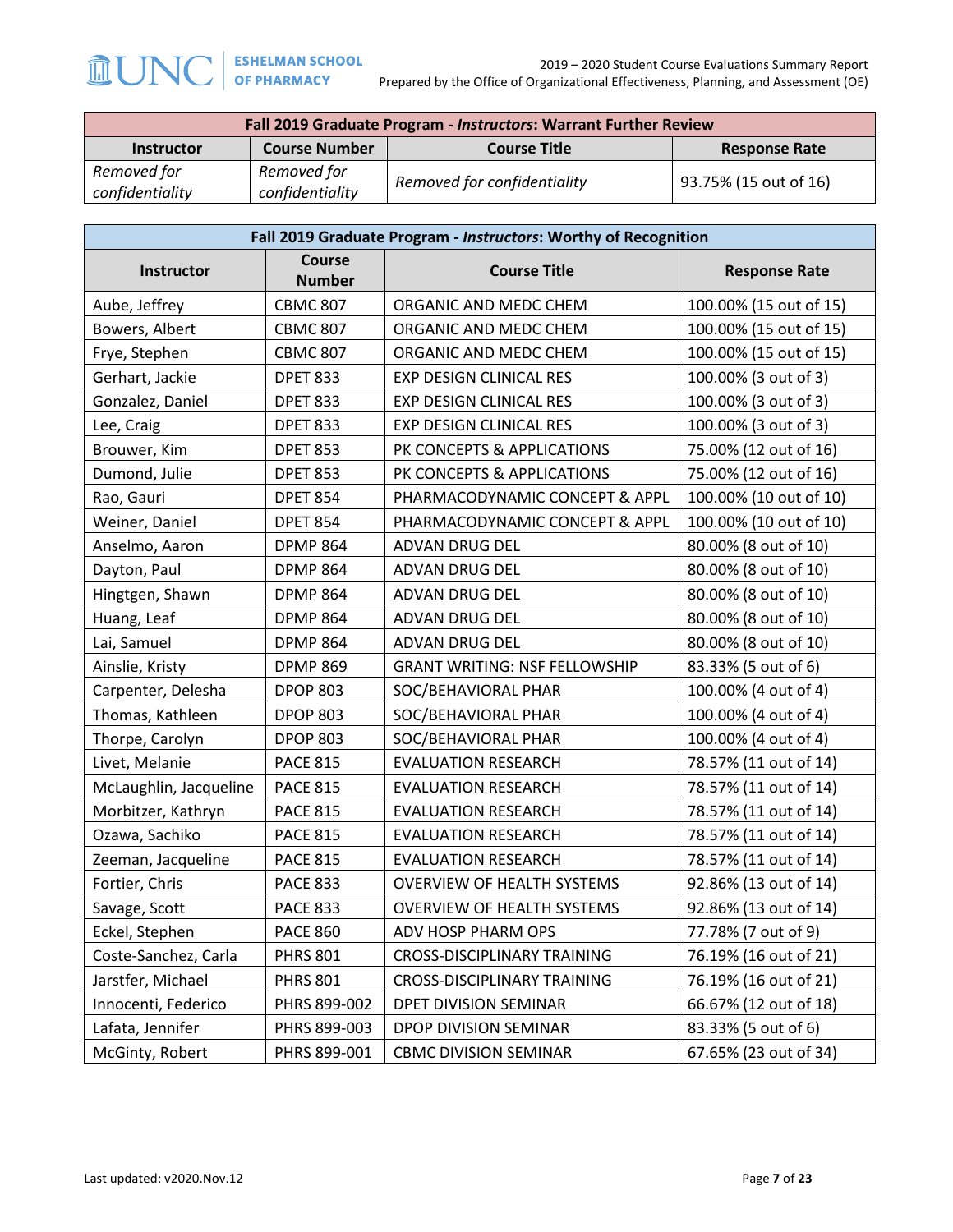# **ELECTIVE** *COURSES*

| <b>Fall 2019 Elective Courses</b>         |                               |       |  |                              |
|-------------------------------------------|-------------------------------|-------|--|------------------------------|
| <b>Courses</b><br>Evaluated <sup>14</sup> | <b>Warrant Further Review</b> |       |  | <b>Worthy of Recognition</b> |
|                                           |                               |       |  | %                            |
|                                           |                               | 0.00% |  | 66.67%                       |

 $14$  Elective Courses can be Professional and/or Graduate.

| <b>Fall 2019 Elective - Courses: Warrant Further Review</b>                                   |  |  |  |  |
|-----------------------------------------------------------------------------------------------|--|--|--|--|
| <b>Course Number</b><br><b>Course Title</b><br><b>Course Director</b><br><b>Response Rate</b> |  |  |  |  |
| No elective courses met the criteria for warranting further review.                           |  |  |  |  |

| Fall 2019 Elective - Courses: Worthy of Recognition |                                |                        |                       |  |
|-----------------------------------------------------|--------------------------------|------------------------|-----------------------|--|
| Course<br><b>Number</b>                             | <b>Course Title</b>            | <b>Course Director</b> | <b>Response Rate</b>  |  |
| <b>PACE 821</b>                                     | RURAL PHARMACY HEALTH 1        | Kiser, Stephanie       | 50.00% (2 out of 4)   |  |
| <b>PACE 823</b>                                     | RURAL PHARMACY HEALTH 3        | Kiser, Stephanie       | 33.33% (3 out of 9)   |  |
| <b>PHCY 725</b>                                     | RESEARCH & SCHOLAR IN PHARM II | Ozawa, Sachiko         | 71.43% (20 out of 28) |  |
| <b>PHCY 802</b>                                     | <b>RADIOPHARMACY 2</b>         | Smith, Eric            | 100.00% (4 out of 4)  |  |
| <b>PHCY 812</b>                                     | PEDIATRIC PHARMACOTHERAPY      | Beck, Shawna           | 48.48% (16 out of 33) |  |
| <b>PHCY 836</b>                                     | SUBSTANCE USE DISORDERS        | Wilson, Courtenay      | 53.45% (31 out of 58) |  |

| <b>Fall 2019 Elective Instructors</b>                   |                                      |          |    |                                            |
|---------------------------------------------------------|--------------------------------------|----------|----|--------------------------------------------|
| <i><b>Instructors</b></i><br>Evaluated <sup>15,16</sup> | Warrant Further Review <sup>17</sup> |          |    | <b>Worthy of Recognition</b> <sup>18</sup> |
|                                                         |                                      | %        |    |                                            |
|                                                         |                                      | $0.00\%$ | 20 | 100.00%                                    |

<sup>15</sup> Course Directors identify instructors to be evaluated by students; there are no requirements on number of contact hours taught in order to be evaluated. Therefore, some instructors may have taught only one class session; whereas, other instructors may have taught numerous times in one or more courses.

 $16$  If an instructor was evaluated in more than one course, in a given Program or Course Type, s/he is only counted once.

<sup>17</sup> If an instructor met "warrants further review" criteria more than once, in a given Program or Course Type, s/he is only counted once.<br><sup>18</sup> If an instructor met "worthy of recognition" criteria more than once, in a given Program or Course Type, s/he is only counted

once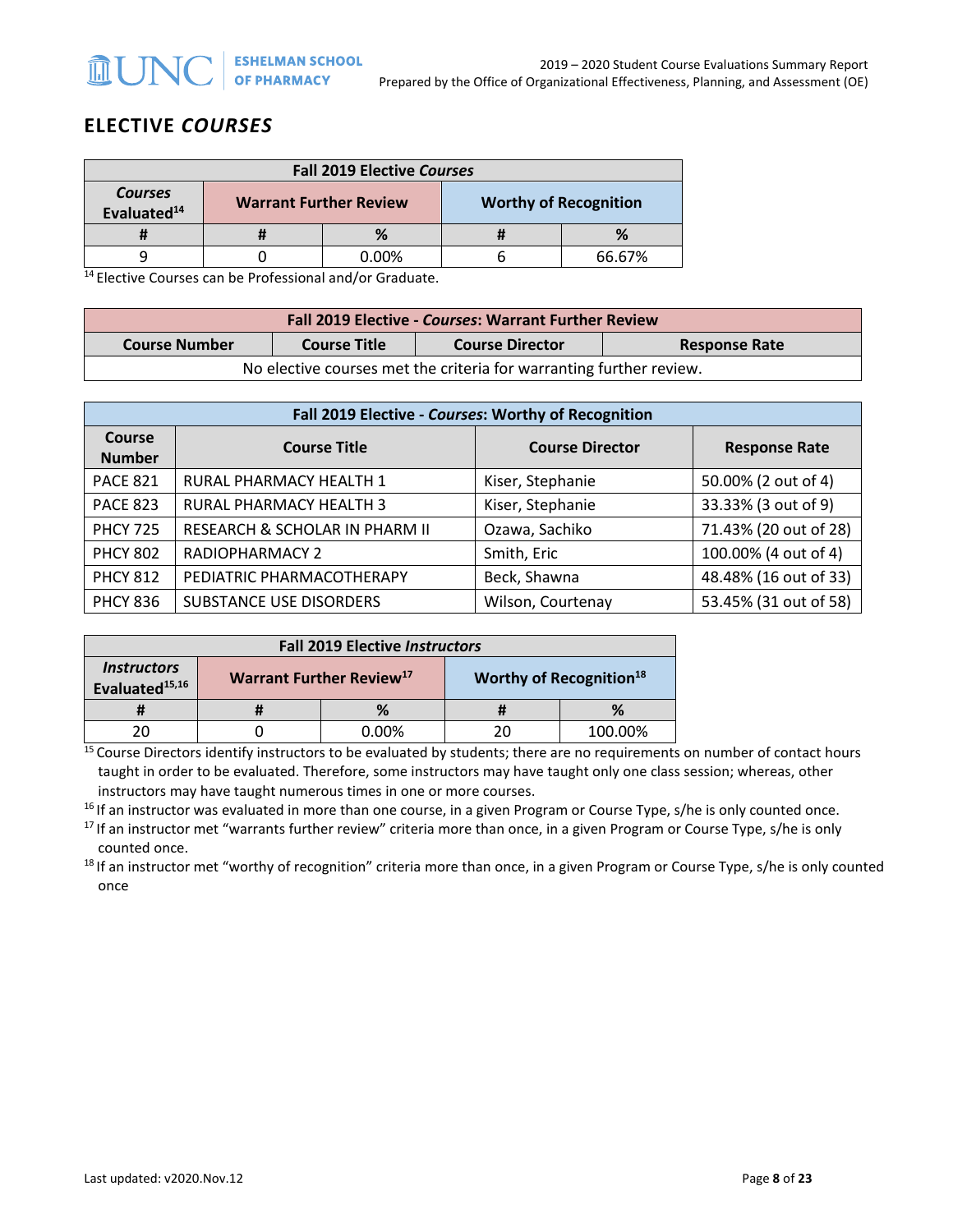| Fall 2019 Elective - Instructors: Warrant Further Review                       |                                |                     |                      |  |
|--------------------------------------------------------------------------------|--------------------------------|---------------------|----------------------|--|
| <b>Instructor</b>                                                              | <b>Course</b><br><b>Number</b> | <b>Course Title</b> | <b>Response Rate</b> |  |
| No elective course instructors met the criteria for warranting further review. |                                |                     |                      |  |

| Fall 2019 Elective - Instructors: Worthy of Recognition |                         |                                      |                        |  |
|---------------------------------------------------------|-------------------------|--------------------------------------|------------------------|--|
| <b>Instructor</b>                                       | Course<br><b>Number</b> | <b>Course Title</b>                  | <b>Response Rate</b>   |  |
| Kiser, Stephanie                                        | <b>PACE 821</b>         | <b>RURAL PHARMACY HEALTH 1</b>       | 50.00% (2 out of 4)    |  |
| Kiser, Stephanie                                        | <b>PACE 823</b>         | RURAL PHARMACY HEALTH 3              | 33.33% (3 out of 9)    |  |
| Devanathan, Aaron                                       | <b>PHCY 725</b>         | RESEARCH & SCHOLAR IN PHARM II       | 71.43% (20 out of 28)  |  |
| McLaughlin, Jacqueline                                  | <b>PHCY 725</b>         | RESEARCH & SCHOLAR IN PHARM II       | 71.43% (20 out of 28)  |  |
| Ozawa, Sachiko                                          | <b>PHCY 725</b>         | RESEARCH & SCHOLAR IN PHARM II       | 71.43% (20 out of 28)  |  |
| Smith, H.                                               | <b>PHCY 802</b>         | <b>RADIOPHARMACY 2</b>               | 100.00% (4 out of 4)   |  |
| Devanathan, Aaron                                       | <b>PHCY 811</b>         | <b>INFECTIOUS DISEASES</b>           | 48.31% (57 out of 118) |  |
| Evans, Rickey                                           | <b>PHCY 811</b>         | <b>INFECTIOUS DISEASES</b>           | 48.31% (57 out of 118) |  |
| Holt, Shannon                                           | <b>PHCY 811</b>         | <b>INFECTIOUS DISEASES</b>           | 48.31% (57 out of 118) |  |
| Marx, Ashley                                            | <b>PHCY 811</b>         | <b>INFECTIOUS DISEASES</b>           | 48.31% (57 out of 118) |  |
| Mason, Stennis                                          | <b>PHCY 811</b>         | <b>INFECTIOUS DISEASES</b>           | 48.31% (57 out of 118) |  |
| Wilson, William                                         | <b>PHCY 811</b>         | <b>INFECTIOUS DISEASES</b>           | 48.31% (57 out of 118) |  |
| Beck, Shawna                                            | <b>PHCY 812</b>         | PEDIATRIC PHARMACOTHERAPY            | 47.37% (9 out of 19)   |  |
| Drawdy, Lauren                                          | <b>PHCY 812</b>         | PEDIATRIC PHARMACOTHERAPY            | 47.37% (9 out of 19)   |  |
| Echols, Carmen                                          | <b>PHCY 812</b>         | PEDIATRIC PHARMACOTHERAPY            | 50.00% (7 out of 14)   |  |
| Laudone, Thomas                                         | <b>PHCY 812</b>         | PEDIATRIC PHARMACOTHERAPY            | 50.00% (7 out of 14)   |  |
| Marciniak, Macary                                       | <b>PHCY 832</b>         | <b>INNOVATIONS IN COMMUNITY PHCY</b> | 55.88% (19 out of 34)  |  |
| Shepherd, John                                          | <b>PHCY 836</b>         | <b>SUBSTANCE USE DISORDERS</b>       | 53.45% (31 out of 58)  |  |
| Wilson, Courtenay                                       | <b>PHCY 836</b>         | SUBSTANCE USE DISORDERS              | 53.45% (31 out of 58)  |  |
| Frick, Amber                                            | <b>PHCY 837</b>         | PHARMACOGENETICS                     | 70.00% (14 out of 20)  |  |
| Innocenti, Federico                                     | <b>PHCY 837</b>         | <b>PHARMACOGENETICS</b>              | 70.00% (14 out of 20)  |  |
| Wiltshire, Timothy                                      | <b>PHCY 837</b>         | PHARMACOGENETICS                     | 70.00% (14 out of 20)  |  |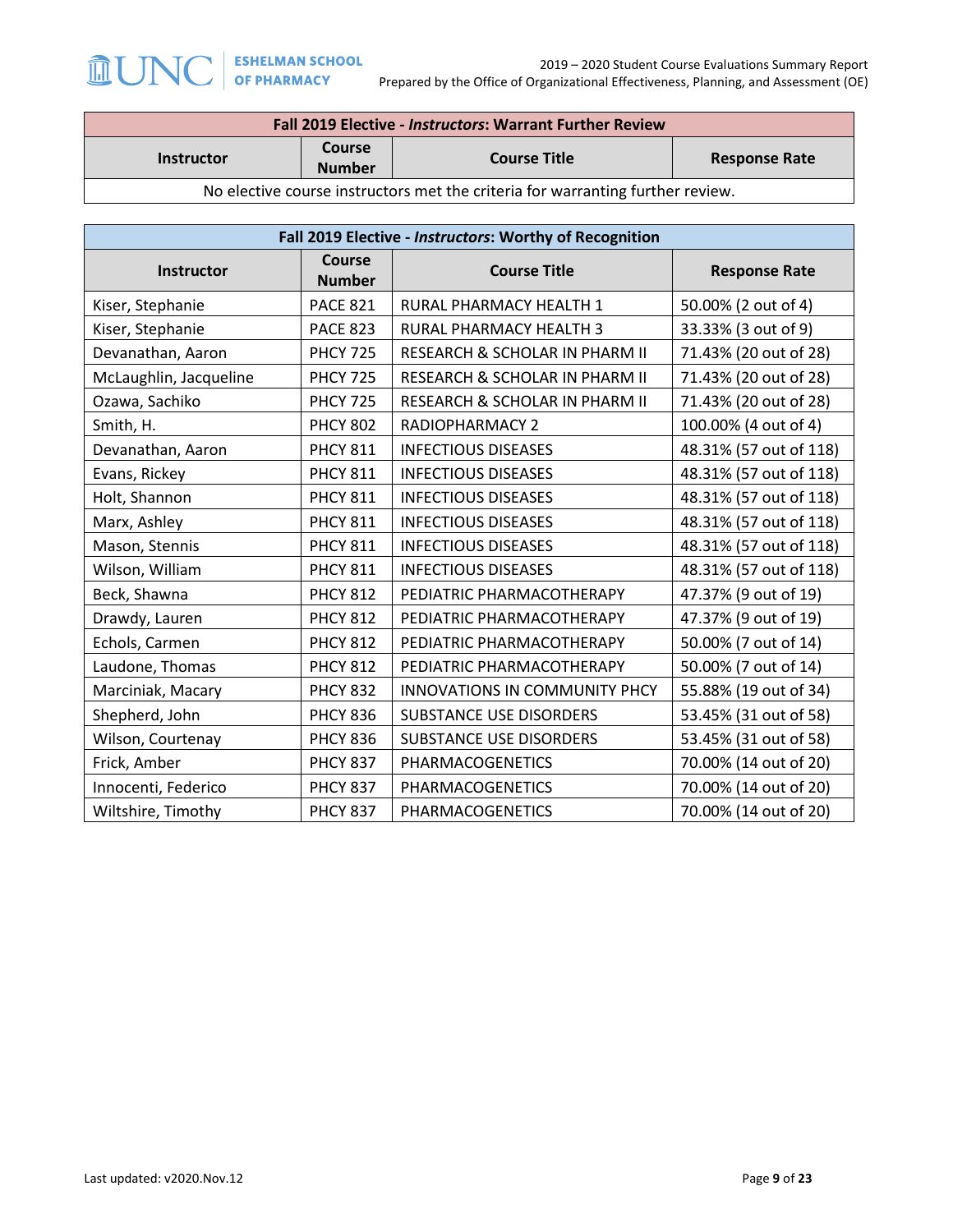### **Spring 2020 Student Course Evaluations Summary Report**

#### **Spring 2020 COVID-19:**

The UNC Eshelman School of Pharmacy transitioned to remote learning for all courses and reduced operations per University guidelines in mid-March 2020 in response to the COVID-19 global health pandemic. This transition impacted instructional practices and the student learning experience starting with the Spring 2020 semester.

This transition in the teaching and learning environment should be considered when reviewing the following results. Student feedback on courses and instructors is one of multiple data sources in review of faculty instructors and curricular quality improvement efforts.

### **PREFACE**

The School's *[Policy and Procedures on Student Evaluation of Course and Instructor Effectiveness](https://pharmacy.unc.edu/files/2020/01/Course-Evaluation-Policy-and-Procedures-5-7-14_updates-v2019.10.22.pdf)* states that the Office of Strategic Planning and Assessment, using established criteria, will review all student course evaluation results to determine whether any courses or instructors warrant further review or are worthy of recognition *(Appendix A).*

This report presents a summary of the *Spring 2020* student course evaluation results that met the School's established review criteria. The following tables specify the number of courses and instructors evaluated, the number and percentage of courses and instructors *warranting further review*; and the number and percentage of courses and instructors *worthy of recognition*.

It is important to keep in mind that student course evaluations represent *one* component of an overall course and instructor assessment process. The results do not reflect peer evaluation of instructor teaching effectiveness or a comprehensive, systematic review of a course.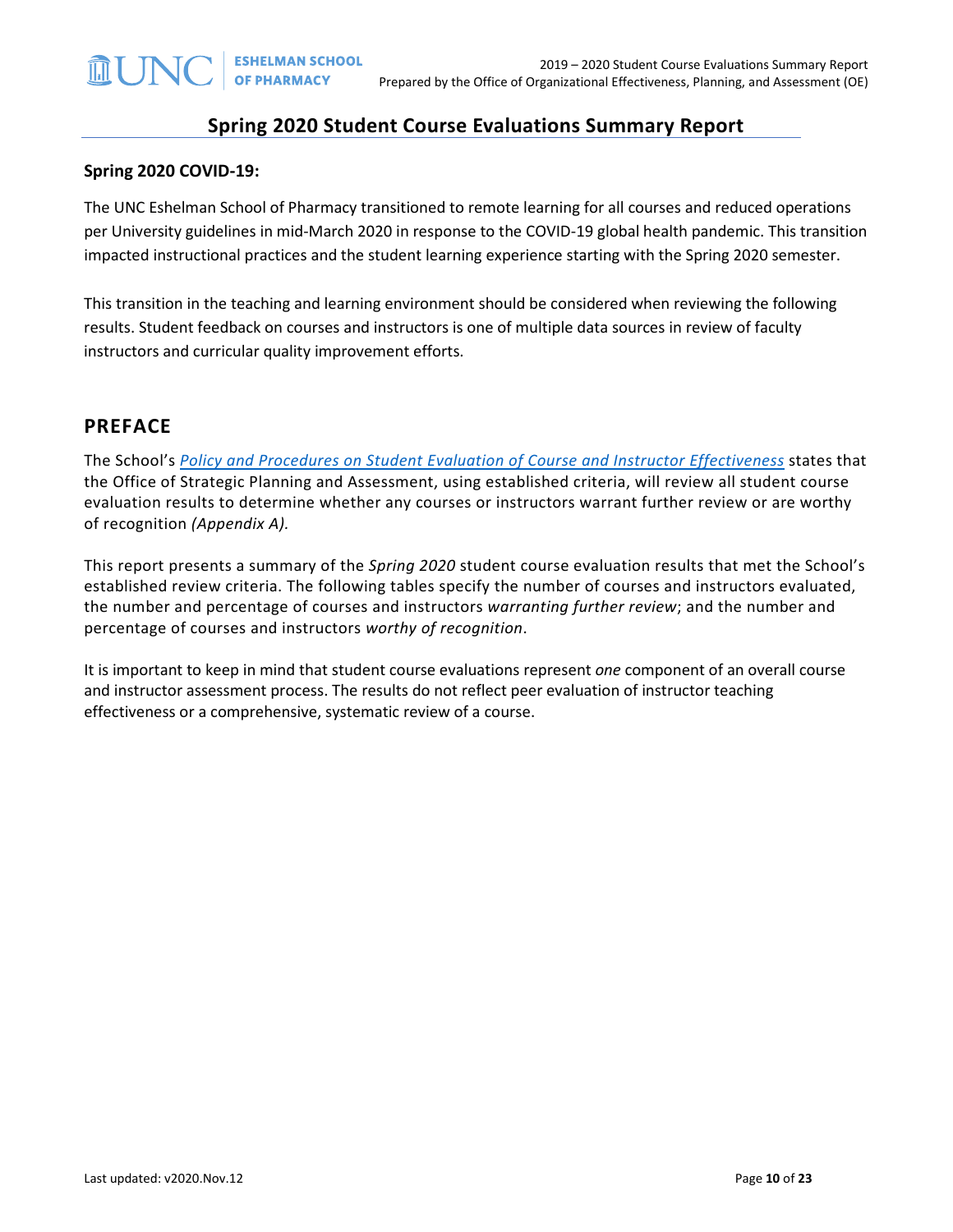### **OVERVIEW**

| <b>Spring 2020 Overall Response Rates</b> |        |  |  |
|-------------------------------------------|--------|--|--|
| ℅                                         |        |  |  |
| <b>Professional Courses</b>               | 57.35% |  |  |
| <b>Graduate Courses</b>                   | 78.18% |  |  |
| Elective Courses <sup>1</sup>             | 61.44% |  |  |

1 Elective Courses can be Professional and/or Graduate.

| <b>Spring 2020 Courses</b> |                          |  |                               |                              |        |  |
|----------------------------|--------------------------|--|-------------------------------|------------------------------|--------|--|
| <b>COURSES</b>             | <b>Courses Evaluated</b> |  | <b>Warrant Further Review</b> | <b>Worthy of Recognition</b> |        |  |
|                            |                          |  | %                             | .,                           | %      |  |
| Professional               | 13                       |  | 0.00%                         |                              | 7.69%  |  |
| Graduate                   | 16                       |  | 0.00%                         |                              | 25.00% |  |
| <b>Electives</b>           | 25                       |  | 0.00%                         | 15                           | 60.00% |  |

| <b>Spring 2020 Instructors</b> |                                      |                                           |          |     |                                          |  |
|--------------------------------|--------------------------------------|-------------------------------------------|----------|-----|------------------------------------------|--|
| <b>INSTRUCTORS</b>             | Instructors Evaluated <sup>2,3</sup> | <b>Warrant Further Review<sup>4</sup></b> |          |     | <b>Worthy of Recognition<sup>5</sup></b> |  |
|                                |                                      |                                           | %        |     | %                                        |  |
| Professional                   | 65                                   |                                           | $0.00\%$ | 43  | 66.15%                                   |  |
| Graduate                       | 39                                   |                                           | 0.00%    | 25  | 64.10%                                   |  |
| <b>Electives</b>               |                                      |                                           | $0.00\%$ | -62 | 86.11%                                   |  |

<sup>2</sup> Course Directors identify instructors to be evaluated; there are no requirements on number of contact hours taught in order to be evaluated.

<sup>3</sup> If an instructor was evaluated in more than one course, s/he is only counted once.

<sup>4</sup> If an instructor met "warrants further review" criteria more than once, s/he is only counted once.<br><sup>5</sup> If an instructor met "worthy of recognition" criteria more than once, s/he is only counted once.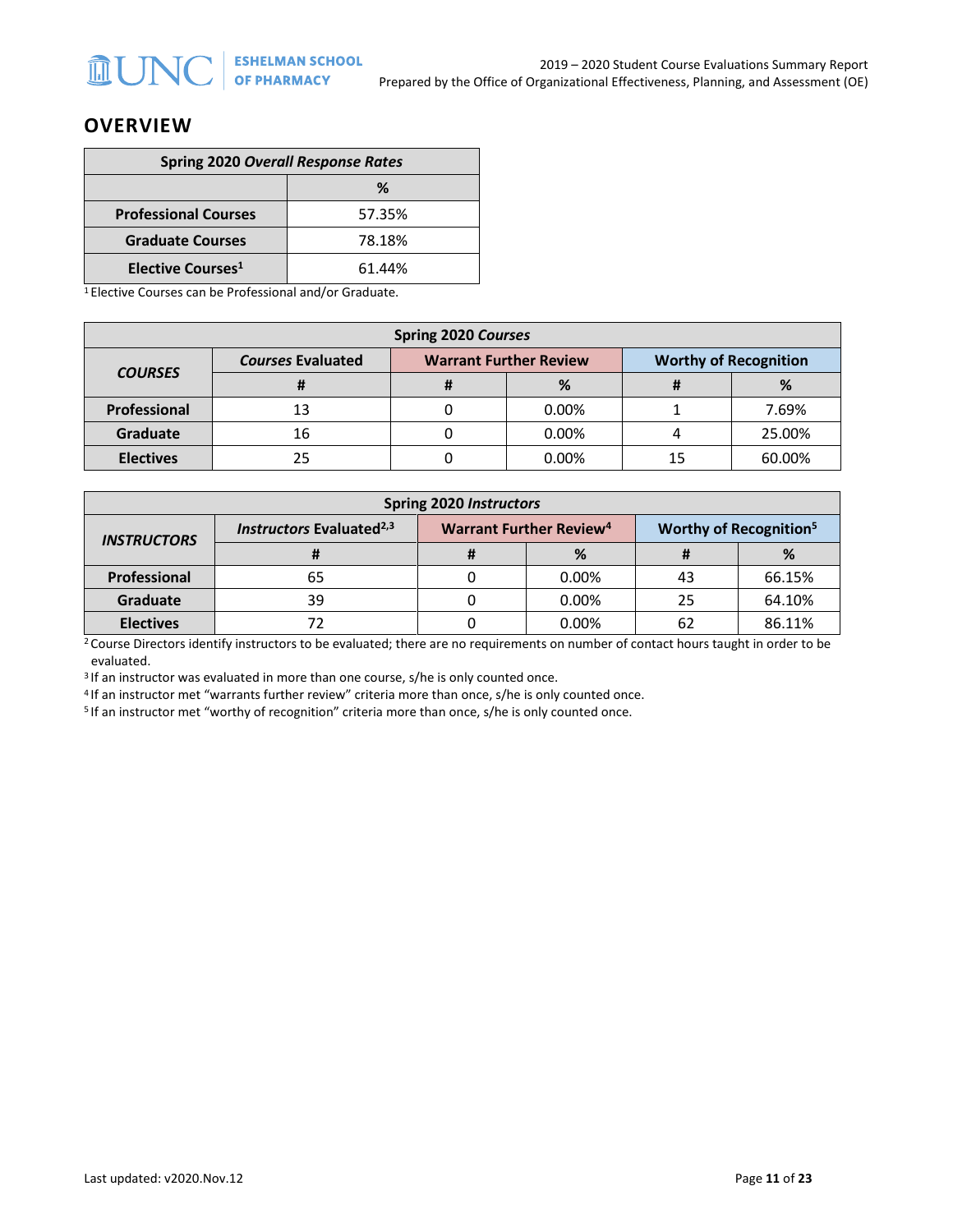# **PROFESSIONAL PROGRAM**

| <b>Spring 2020 Professional Program: Courses</b> |                               |          |                              |       |  |  |
|--------------------------------------------------|-------------------------------|----------|------------------------------|-------|--|--|
| <b>Courses Evaluated</b>                         | <b>Warrant Further Review</b> |          | <b>Worthy of Recognition</b> |       |  |  |
|                                                  |                               | %        |                              | %     |  |  |
| 13                                               |                               | $0.00\%$ |                              | 7 69% |  |  |

|                                                                            | Spring 2020 Professional Program - Courses: Warrant Further Review |                         |                     |                        |                      |  |  |
|----------------------------------------------------------------------------|--------------------------------------------------------------------|-------------------------|---------------------|------------------------|----------------------|--|--|
|                                                                            | Year                                                               | Course<br><b>Number</b> | <b>Course Title</b> | <b>Course Director</b> | <b>Response Rate</b> |  |  |
| No professional program courses met criteria of warranting further review. |                                                                    |                         |                     |                        |                      |  |  |

| Spring 2020 Professional Program - Courses: Worthy of Recognition |     |                 |                     |                        |                      |  |  |
|-------------------------------------------------------------------|-----|-----------------|---------------------|------------------------|----------------------|--|--|
| Course<br>Year<br><b>Number</b>                                   |     |                 | <b>Course Title</b> | <b>Course Director</b> | <b>Response Rate</b> |  |  |
|                                                                   | PY3 | <b>PHCY 722</b> | PHARMACY LAW        | Campbell, Jack         | 53.25% (n=82/154)    |  |  |

| <b>Spring 2020 Professional Program: Instructors</b> |                                           |          |                                           |        |  |  |
|------------------------------------------------------|-------------------------------------------|----------|-------------------------------------------|--------|--|--|
| <b>Instructors Evaluated</b> <sup>6,7</sup>          | <b>Warrant Further Review<sup>8</sup></b> |          | <b>Worthy of Recognition</b> <sup>9</sup> |        |  |  |
|                                                      |                                           | %        |                                           | %      |  |  |
| 65                                                   |                                           | $0.00\%$ | 43                                        | 66.15% |  |  |

 $6$  Course Directors identify instructors to be evaluated by students; there are no requirements on number of contact hours taught in order to be evaluated. Therefore, some instructors may have taught only one class session; whereas, other instructors may have taught numerous times in one or more courses.

7 If an instructor was evaluated in more than one course, in a given Program or Course Type, s/he is only counted once.

<sup>8</sup> If an instructor met "warrants further review" criteria more than once, in a given Program or Course Type, s/he is only counted once.<br><sup>9</sup> If an instructor met "worthy of recognition" criteria more than once, in a given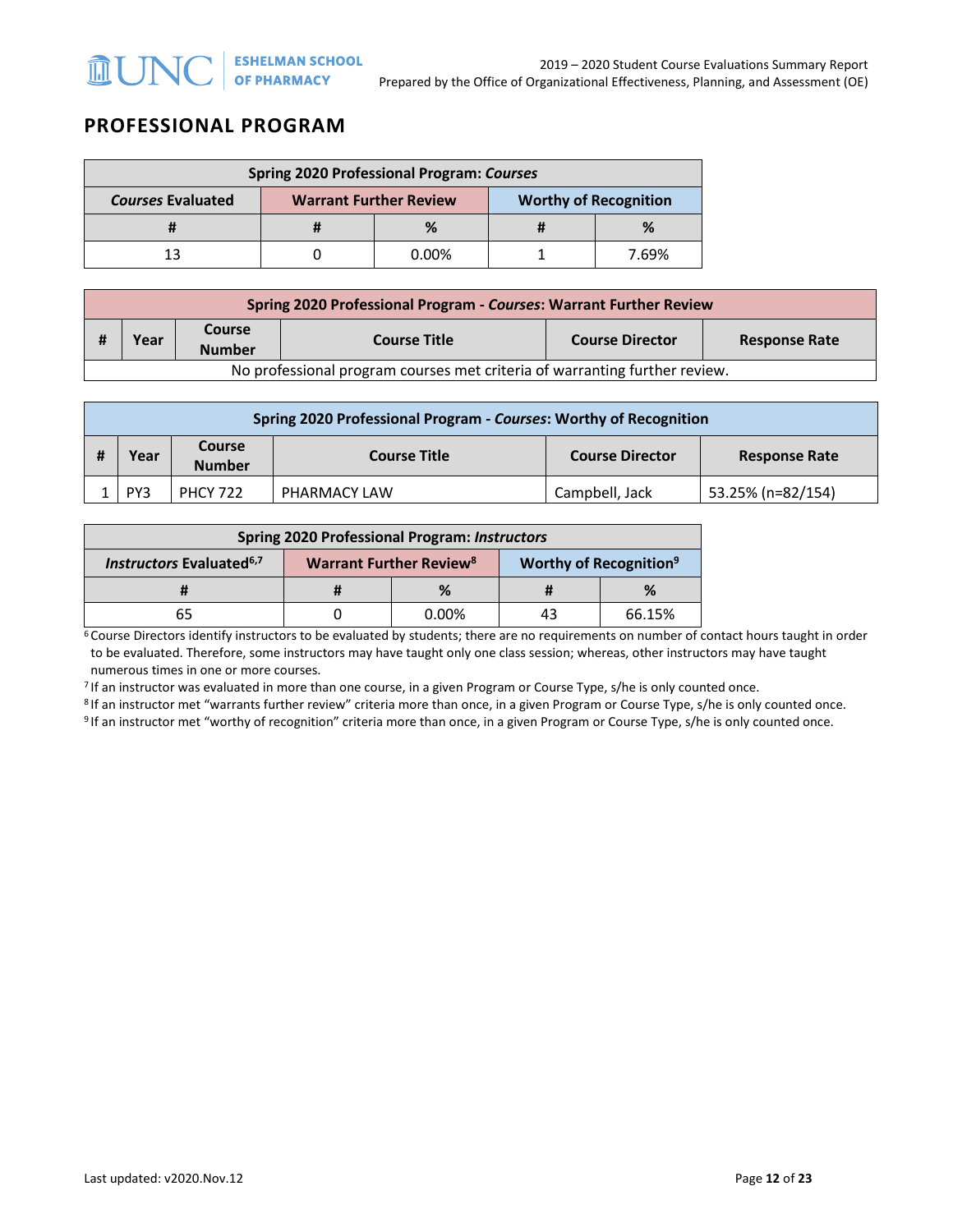2019 – 2020 Student Course Evaluations Summary Report Prepared by the Office of Organizational Effectiveness, Planning, and Assessment (OE)

| Spring 2020 Professional Program - Instructors: Warrant Further Review                |      |                   |                         |                     |                      |  |
|---------------------------------------------------------------------------------------|------|-------------------|-------------------------|---------------------|----------------------|--|
|                                                                                       | Year | <b>Instructor</b> | Course<br><b>Number</b> | <b>Course Title</b> | <b>Response Rate</b> |  |
| No professional program course instructors met criteria of warranting further review. |      |                   |                         |                     |                      |  |

**Spring 2020 Professional Program -** *Instructors***: Worthy of Recognition # Year Instructor Course Course Title Response Rate** 1 PY1 Frick, Amber PHCY 510 FOUND CLINICAL PHARMACOLOGY 57.32% (n=90/157) 2 PY1 Marx, Ashley PHCY 510 FOUND CLINICAL PHARMACOLOGY 57.32% (n=90/157) 3 | PY1 | Muluneh, Benyam | PHCY 510 | FOUND CLINICAL PHARMACOLOGY | 57.32% (n=90/157) 4 PY1 Rodgers, Jo Ellen PHCY 510 FOUND CLINICAL PHARMACOLOGY 57.32% (n=90/157) 5 | PY1 | Rodgers, Philip | PHCY 510 | FOUND CLINICAL PHARMACOLOGY | 57.32% (n=90/157) 6 PY1 Shepherd, John PHCY 510 FOUND CLINICAL PHARMACOLOGY 57.32% (n=90/157) 7 PY1 Sturpe, Deborah PHCY 510 FOUND CLINICAL PHARMACOLOGY 57.32% (n=90/157) 8 | PY1 | Persky, Adam | PHCY 511 | FOUND PHARMACOKINETICS | 57.32% (n=90/157) 9 PY1 Coste-Sanchez, Carla PHCY 514 PHARMACEUTICS II 57.05% (n=89/156) 10 PY1 Greene, Jessica PHCY 514 PHARMACEUTICS II 57.05% (n=89/156) 11 PY1 Hingtgen, Shawn PHCY 514 PHARMACEUTICS II 57.05% (n=89/156) 12 PY1 Jay, Michael PHCY 514 PHARMACEUTICS II 57.05% (n=89/156) 13 PY1 Shrewsbury, Robert PHCY 515L COMPOUNDING II: STERILE 54.84% (n=85/155) 14 PY1 Anksorus, Heidi PHCY 516 FOUND PATIENT CARE 57.32% (n=90/157) 15 PY1 Savage, Amanda PHCY 516 FOUND PATIENT CARE 57.32% (n=90/157) 16 PY1 | Marciniak, Macary | PHCY 519 | SELF-CARE & NON-PRESCRIPT MEDS | 58.60% (n=92/157) 17 | PY1 | Cicci, Jonathan | PHCY 529 | PHARMACOTHERAPY: FOUNDATIONS | 55.41% (n=87/157) 18 PY1 Daniels, Lindsay PHCY 529 PHARMACOTHERAPY: FOUNDATIONS 55.41% (n=87/157) 19 | PY1 | Deyo, Zack | PHCY 529 | PHARMACOTHERAPY: FOUNDATIONS | 55.41% (n=87/157) 20 | PY1 | Rodgers, Philip | PHCY 529 | PHARMACOTHERAPY: FOUNDATIONS | 55.41% (n=87/157) 21 | PY1 | Wilson, William | PHCY 529 | PHARMACOTHERAPY: FOUNDATIONS | 55.41% (n=87/157) 22 | PY2 | Anksorus, Heidi | PHCY 631 | PHARMACOTHERAPY: INTEGRATED I | 60.99% (n=86/141) 23 | PY2 | Fuller, Kathryn | PHCY 631 | PHARMACOTHERAPY: INTEGRATED I | 60.99% (n=86/141) 24 | PY2 | Harris, Suzanne | PHCY 631 | PHARMACOTHERAPY: INTEGRATED I | 60.99% (n=86/141) 25 PY2 Marx, Ashley PHCY 631 PHARMACOTHERAPY: INTEGRATED I 60.99% (n=86/141) 26 | PY2 | Muluneh, Benyam | PHCY 631 | PHARMACOTHERAPY: INTEGRATED I | 60.99% (n=86/141) 27 | PY2 | Rodgers, Philip | PHCY 631 | PHARMACOTHERAPY: INTEGRATED I | 60.99% (n=86/141) 28 | PY2 | Sanders, Kimberly | PHCY 631 | PHARMACOTHERAPY: INTEGRATED I | 60.99% (n=86/141) 29 | PY2 | Scott, Mollie | PHCY 631 | PHARMACOTHERAPY: INTEGRATED I | 60.99% (n=86/141) 30 PY2 Sturpe, Deborah PHCY 631 PHARMACOTHERAPY: INTEGRATED I 60.99% (n=86/141) 31 | PY2 | Williams, Dennis | PHCY 631 | PHARMACOTHERAPY: INTEGRATED I | 60.99% (n=86/141) 32 PY2 Cox, Wendy PHCY 636 LEADERSHIP AND PROF DEV I 82.27% (n=116/141) 33 PY2 Kiser, Stephanie PHCY 636 LEADERSHIP AND PROF DEV I 82.27% (n=116/141) 34 PY2 Savage, Scott PHCY 636 LEADERSHIP AND PROF DEV I 82.27% (n=116/141)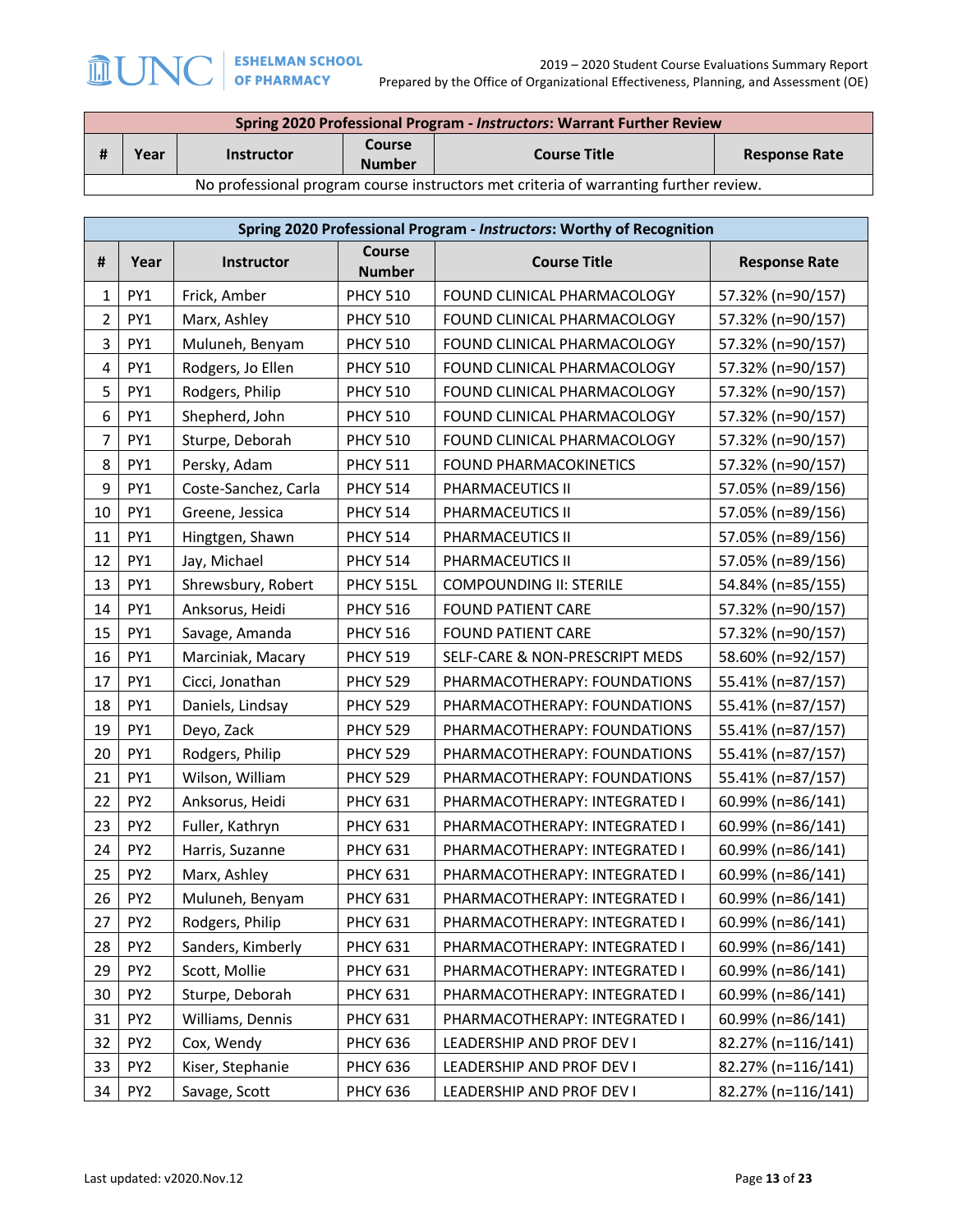|    | Spring 2020 Professional Program - Instructors: Worthy of Recognition |                       |                     |                                |                    |  |  |
|----|-----------------------------------------------------------------------|-----------------------|---------------------|--------------------------------|--------------------|--|--|
| #  | <b>Course</b><br>Instructor<br>Year<br><b>Number</b>                  |                       | <b>Course Title</b> | <b>Response Rate</b>           |                    |  |  |
| 35 | PY <sub>2</sub>                                                       | Williams, Charlene    | <b>PHCY 636</b>     | LEADERSHIP AND PROF DEV I      | 82.27% (n=116/141) |  |  |
| 36 | PY <sub>2</sub>                                                       | Wolcott, Michael      | <b>PHCY 636</b>     | LEADERSHIP AND PROF DEV I      | 82.27% (n=116/141) |  |  |
| 37 | PY3                                                                   | Koval, Pete           | <b>PHCY 718</b>     | PATIENT CARE EXPERIENCE II     | 54.55% (n=84/154)  |  |  |
| 38 | PY3                                                                   | Rodgers, Philip       | <b>PHCY 718</b>     | PATIENT CARE EXPERIENCE II     | 54.55% (n=84/154)  |  |  |
| 39 | PY3                                                                   | Selinger, Rachel      | <b>PHCY 718</b>     | PATIENT CARE EXPERIENCE II     | 54.55% (n=84/154)  |  |  |
| 40 | PY3                                                                   | Sleath, Betsy         | <b>PHCY 718</b>     | PATIENT CARE EXPERIENCE II     | 54.55% (n=84/154)  |  |  |
| 41 | PY3                                                                   | White, Carla          | <b>PHCY 718</b>     | PATIENT CARE EXPERIENCE II     | 54.55% (n=84/154)  |  |  |
| 42 | PY3                                                                   | Campbell, Jack        | <b>PHCY 722</b>     | PHARMACY LAW                   | 53.25% (n=82/154)  |  |  |
| 43 | PY3                                                                   | Cipriani, Amber       | <b>PHCY 733</b>     | INT PHARMACOTHERAPY III        | 51.95% (n=80/154)  |  |  |
| 44 | PY3                                                                   | Daniels, Lindsay      | <b>PHCY 733</b>     | INT PHARMACOTHERAPY III        | 51.95% (n=80/154)  |  |  |
| 45 | PY3                                                                   | Doligalski, Christina | <b>PHCY 733</b>     | INT PHARMACOTHERAPY III        | 51.95% (n=80/154)  |  |  |
| 46 | PY3                                                                   | Dupuis, Robert        | <b>PHCY 733</b>     | INT PHARMACOTHERAPY III        | 51.95% (n=80/154)  |  |  |
| 47 | PY3                                                                   | Harris, Suzanne       | <b>PHCY 733</b>     | INT PHARMACOTHERAPY III        | 51.95% (n=80/154)  |  |  |
| 48 | PY3                                                                   | Marx, Ashley          | <b>PHCY 733</b>     | INT PHARMACOTHERAPY III        | 51.95% (n=80/154)  |  |  |
| 49 | PY3                                                                   | Morbitzer, Kathryn    | <b>PHCY 733</b>     | INT PHARMACOTHERAPY III        | 51.95% (n=80/154)  |  |  |
| 50 | PY3                                                                   | Muluneh, Benyam       | <b>PHCY 733</b>     | INT PHARMACOTHERAPY III        | 51.95% (n=80/154)  |  |  |
| 51 | PY3                                                                   | Phan, Thuyvan         | <b>PHCY 733</b>     | INT PHARMACOTHERAPY III        | 51.95% (n=80/154)  |  |  |
| 52 | PY3                                                                   | Rodgers, Jo Ellen     | <b>PHCY 733</b>     | INT PHARMACOTHERAPY III        | 51.95% (n=80/154)  |  |  |
| 53 | PY3                                                                   | Rohde, Kalynn         | <b>PHCY 733</b>     | INT PHARMACOTHERAPY III        | 51.95% (n=80/154)  |  |  |
| 54 | PY3                                                                   | Scott, Mollie         | <b>PHCY 733</b>     | INT PHARMACOTHERAPY III        | 51.95% (n=80/154)  |  |  |
| 55 | PY3                                                                   | Williams, Dennis      | <b>PHCY 733</b>     | INT PHARMACOTHERAPY III        | 51.95% (n=80/154)  |  |  |
| 56 | PY3                                                                   | Wilson, William       | <b>PHCY 733</b>     | INT PHARMACOTHERAPY III        | 51.95% (n=80/154)  |  |  |
| 57 | PY3                                                                   | Woodall, Tasha        | <b>PHCY 733</b>     | INT PHARMACOTHERAPY III        | 51.95% (n=80/154)  |  |  |
| 58 | PY4                                                                   | Fuller, Kathryn       | <b>PHCY 899</b>     | LEADING CHANGE IN HEALTHCARE 2 | 46.58% (n=68/146)  |  |  |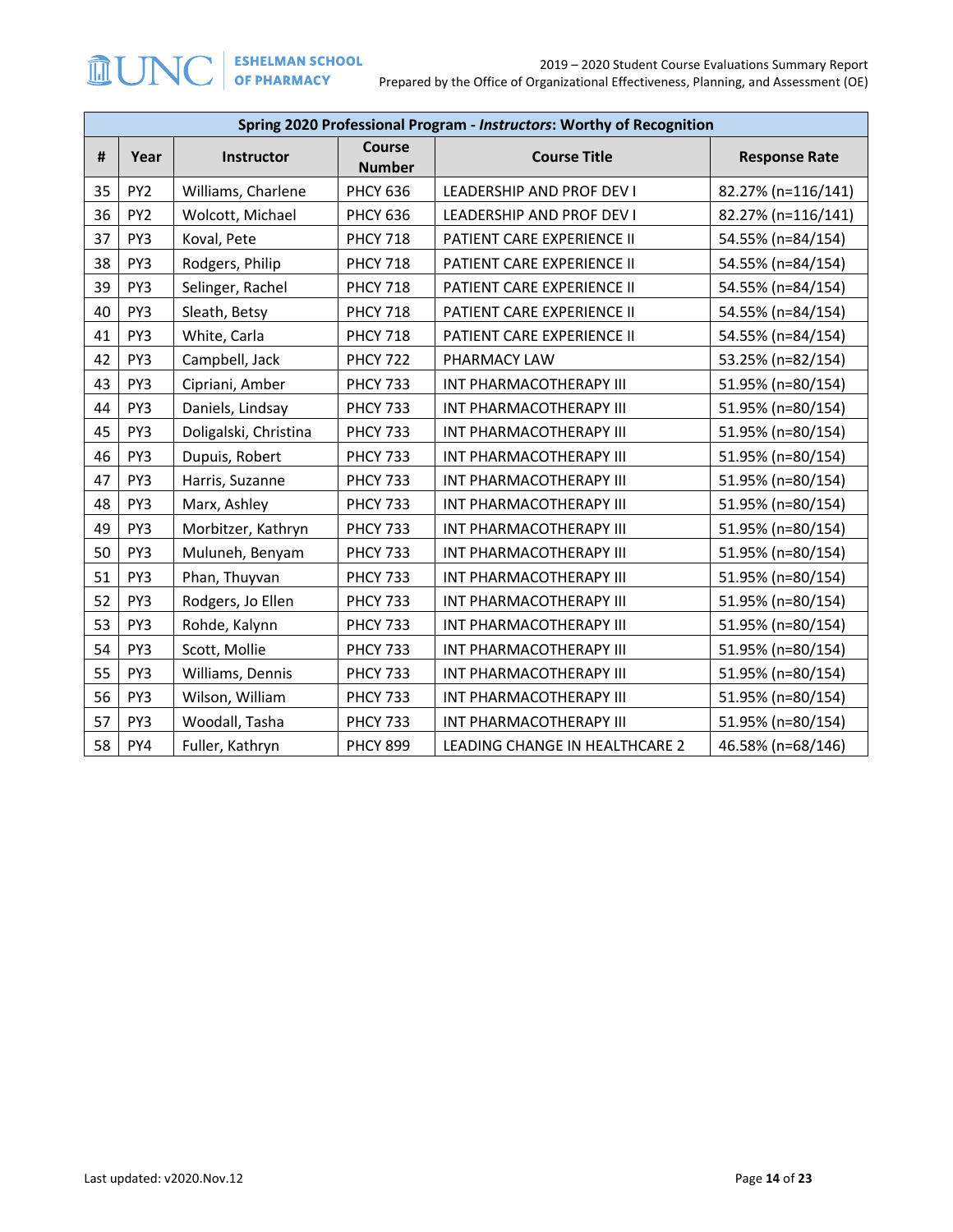## **GRADUATE PROGRAM**

| <b>Spring 2020 Graduate Program: Courses</b> |                               |          |                              |        |  |  |
|----------------------------------------------|-------------------------------|----------|------------------------------|--------|--|--|
| <b>Courses Evaluated</b>                     | <b>Warrant Further Review</b> |          | <b>Worthy of Recognition</b> |        |  |  |
|                                              |                               |          |                              |        |  |  |
| 16                                           |                               | $0.00\%$ |                              | 25.00% |  |  |

| Spring 2020 Graduate Program - Courses: Warrant Further Review         |                      |                     |                        |                      |  |  |
|------------------------------------------------------------------------|----------------------|---------------------|------------------------|----------------------|--|--|
| Ħ                                                                      | <b>Course Number</b> | <b>Course Title</b> | <b>Course Director</b> | <b>Response Rate</b> |  |  |
| No graduate program courses met criteria of warranting further review. |                      |                     |                        |                      |  |  |

|   | Spring 2020 Graduate Program - Courses: Worthy of Recognition                                 |                                |                    |                   |  |  |  |
|---|-----------------------------------------------------------------------------------------------|--------------------------------|--------------------|-------------------|--|--|--|
| # | <b>Course Number</b><br><b>Course Title</b><br><b>Course Director</b><br><b>Response Rate</b> |                                |                    |                   |  |  |  |
|   | CBMC 804B                                                                                     | FOUND CHEM BIO JOURNAL CLUB    | McGinty, Robert    | 100.00% (n=9/9)   |  |  |  |
|   | <b>PACE 820</b>                                                                               | <b>H-S PHARMACY LEADERSHIP</b> | Granko, Robert     | 100.00% (n=14/14) |  |  |  |
|   | <b>PACE 825</b>                                                                               | <b>FOUND PRACT HS PHARMACY</b> | Morbitzer, Kathryn | 85.71% (n=12/14)  |  |  |  |
|   | <b>PACE 832</b>                                                                               | <b>FINANCIAL MANAGEMENT</b>    | Bush, Paul         | 44.44% (n=4/9)    |  |  |  |

| <b>Spring 2020 Graduate Program: Instructors</b> |                                      |          |                            |        |  |  |
|--------------------------------------------------|--------------------------------------|----------|----------------------------|--------|--|--|
| <b>Instructors Evaluated</b> 10,11               | Warrant Further Review <sup>12</sup> |          | Worthy of Recognition $13$ |        |  |  |
|                                                  |                                      | %        |                            | %      |  |  |
| 39                                               |                                      | $0.00\%$ | 25                         | 64.10% |  |  |

<sup>10</sup> Course Directors identify instructors to be evaluated by students; there are no requirements on number of contact hours taught in order to be evaluated. Therefore, some instructors may have taught only one class session; whereas, other instructors may have

taught numerous times in one or more courses.<br><sup>11</sup> If an instructor was evaluated in more than one course, in a given Program or Course Type, s/he is only counted once.

<sup>12</sup> If an instructor met "warrants further review" criteria more than once, in a given Program or Course Type, s/he is only counted once.<br><sup>13</sup> If an instructor met "worthy of recognition" criteria more than once, in a gi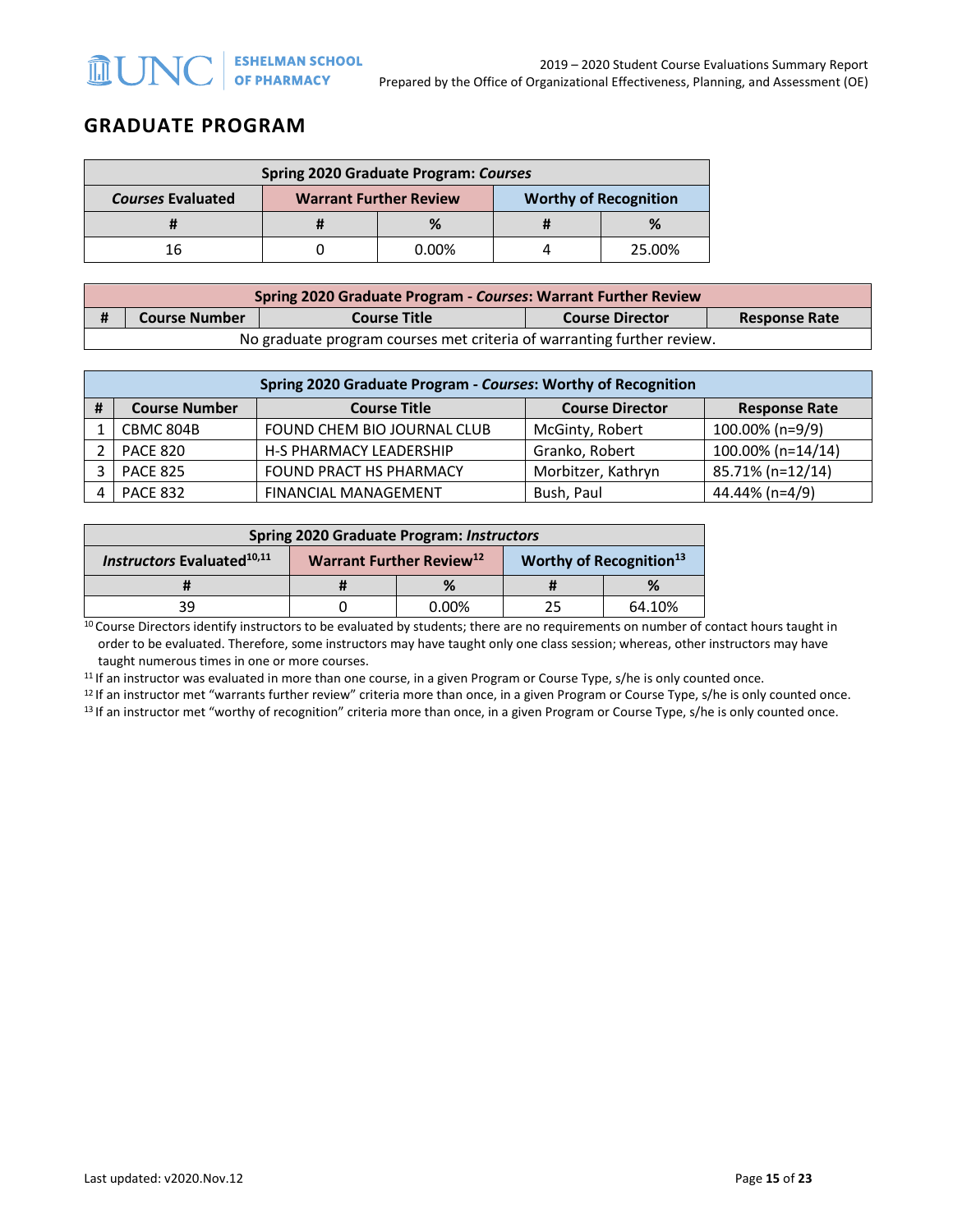| <b>Spring 2020 Graduate Program - Instructors: Warrant Further Review</b>  |                      |                     |                      |  |  |
|----------------------------------------------------------------------------|----------------------|---------------------|----------------------|--|--|
| <b>Instructor</b>                                                          | <b>Course Number</b> | <b>Course Title</b> | <b>Response Rate</b> |  |  |
| No graduate program instructors met criteria of warranting further review. |                      |                     |                      |  |  |

|                         | Spring 2020 Graduate Program - Instructors: Worthy of Recognition |                      |                                  |                      |  |  |  |
|-------------------------|-------------------------------------------------------------------|----------------------|----------------------------------|----------------------|--|--|--|
| #                       | <b>Instructor</b>                                                 | <b>Course Number</b> | <b>Course Title</b>              | <b>Response Rate</b> |  |  |  |
| 1                       | Bowers, Albert                                                    | CBMC 804A            | <b>BIOCHEM FOUND OF CHEM BIO</b> | 100.00% (n=11/11)    |  |  |  |
| $\overline{2}$          | Hathaway, Nathaniel                                               | CBMC 804A            | <b>BIOCHEM FOUND OF CHEM BIO</b> | 100.00% (n=11/11)    |  |  |  |
| 3                       | James, Lindsey                                                    | CBMC 804A            | <b>BIOCHEM FOUND OF CHEM BIO</b> | 100.00% (n=11/11)    |  |  |  |
| $\overline{\mathbf{4}}$ | McGinty, Robert                                                   | CBMC 804A            | BIOCHEM FOUND OF CHEM BIO        | 100.00% (n=11/11)    |  |  |  |
| 5                       | Pearce, Kenneth                                                   | CBMC 804A            | FOUND CHEM BIO JOURNAL CLUB      | 100.00% (n=11/11)    |  |  |  |
| 6                       | Liu, Rihe                                                         | CBMC 804B            | FOUND CHEM BIO JOURNAL CLUB      | 100.00% (n=9/9)      |  |  |  |
| $\overline{7}$          | McGinty, Robert                                                   | CBMC 804B            | FOUND CHEM BIO JOURNAL CLUB      | 100.00% (n=9/9)      |  |  |  |
| 8                       | Franzese, Richard                                                 | <b>DPET 857</b>      | POPULATION PK/PD ANALYSIS        | 100.00% (n=9/9)      |  |  |  |
| 9                       | Gonzalez, Daniel                                                  | <b>DPET 857</b>      | POPULATION PK/PD ANALYSIS        | 100.00% (n=9/9)      |  |  |  |
| 10                      | Lovern, Mark                                                      | <b>DPET 857</b>      | POPULATION PK/PD ANALYSIS        | 100.00% (n=9/9)      |  |  |  |
| 11                      | Teuscher, Nathan                                                  | <b>DPET 857</b>      | POPULATION PK/PD ANALYSIS        | 100.00% (n=9/9)      |  |  |  |
| 12                      | Weiner, Daniel                                                    | <b>DPET 857</b>      | POPULATION PK/PD ANALYSIS        | 100.00% (n=9/9)      |  |  |  |
| 13                      | Cao, Yanguang                                                     | <b>DPET 858</b>      | ADVANCED PK/PD MODELING          | 100.00% (n=9/9)      |  |  |  |
| 14                      | Ainslie, Kristy                                                   | <b>DPMP 738</b>      | NANOMEDICINE                     | 85.71% (n=12/14)     |  |  |  |
| 15                      | Anselmo, Aaron                                                    | <b>DPMP 738</b>      | NANOMEDICINE                     | 85.71% (n=12/14)     |  |  |  |
| 16                      | Nguyen, Juliane                                                   | <b>DPMP 738</b>      | NANOMEDICINE                     | 85.71% (n=12/14)     |  |  |  |
| 17                      | Jackson, Klarissa                                                 | <b>DPMP 815</b>      | DRUG METABOLISM                  | 62.50% (n=5/8)       |  |  |  |
| 18                      | Smith, Philip                                                     | <b>DPMP 815</b>      | DRUG METABOLISM                  | 62.50% (n=5/8)       |  |  |  |
| 19                      | Anselmo, Aaron                                                    | <b>DPMP 863</b>      | ADVANCED PHARMACEUTICS II        | 71.43% (n=5/7)       |  |  |  |
| 20                      | Eckel, Stephen                                                    | <b>PACE 820</b>      | H-S PHARMACY LEADERSHIP          | 100.00% (n=14/14)    |  |  |  |
| 21                      | Granko, Robert                                                    | <b>PACE 820</b>      | H-S PHARMACY LEADERSHIP          | 100.00% (n=14/14)    |  |  |  |
| 22                      | Forshay, Elizabeth                                                | <b>PACE 825</b>      | FOUND PRACT HS PHARMACY          | 85.71% (n=12/14)     |  |  |  |
| 23                      | Kessler, John                                                     | <b>PACE 825</b>      | FOUND PRACT HS PHARMACY          | 85.71% (n=12/14)     |  |  |  |
| 24                      | Morbitzer, Kathryn                                                | <b>PACE 825</b>      | FOUND PRACT HS PHARMACY          | 85.71% (n=12/14)     |  |  |  |
| 25                      | McGinty, Robert                                                   | PHRS 899-001         | <b>CBMC DIVISION SEMINAR</b>     | 63.64% (n=21/33)     |  |  |  |
| 26                      | Innocenti, Federico                                               | PHRS 899-002         | DPET DIVISION SEMINAR            | 77.78% (n=14/18)     |  |  |  |
| 27                      | Lafata, Jennifer                                                  | PHRS 899-003         | DPOP DIVISION SEMINAR            | 100.00% (n=2/2)      |  |  |  |
| 28                      | Sheldon, Katharine                                                | PHRS 899-961         | PACE DIVISION SEMINAR            | 73.91% (n=17/23)     |  |  |  |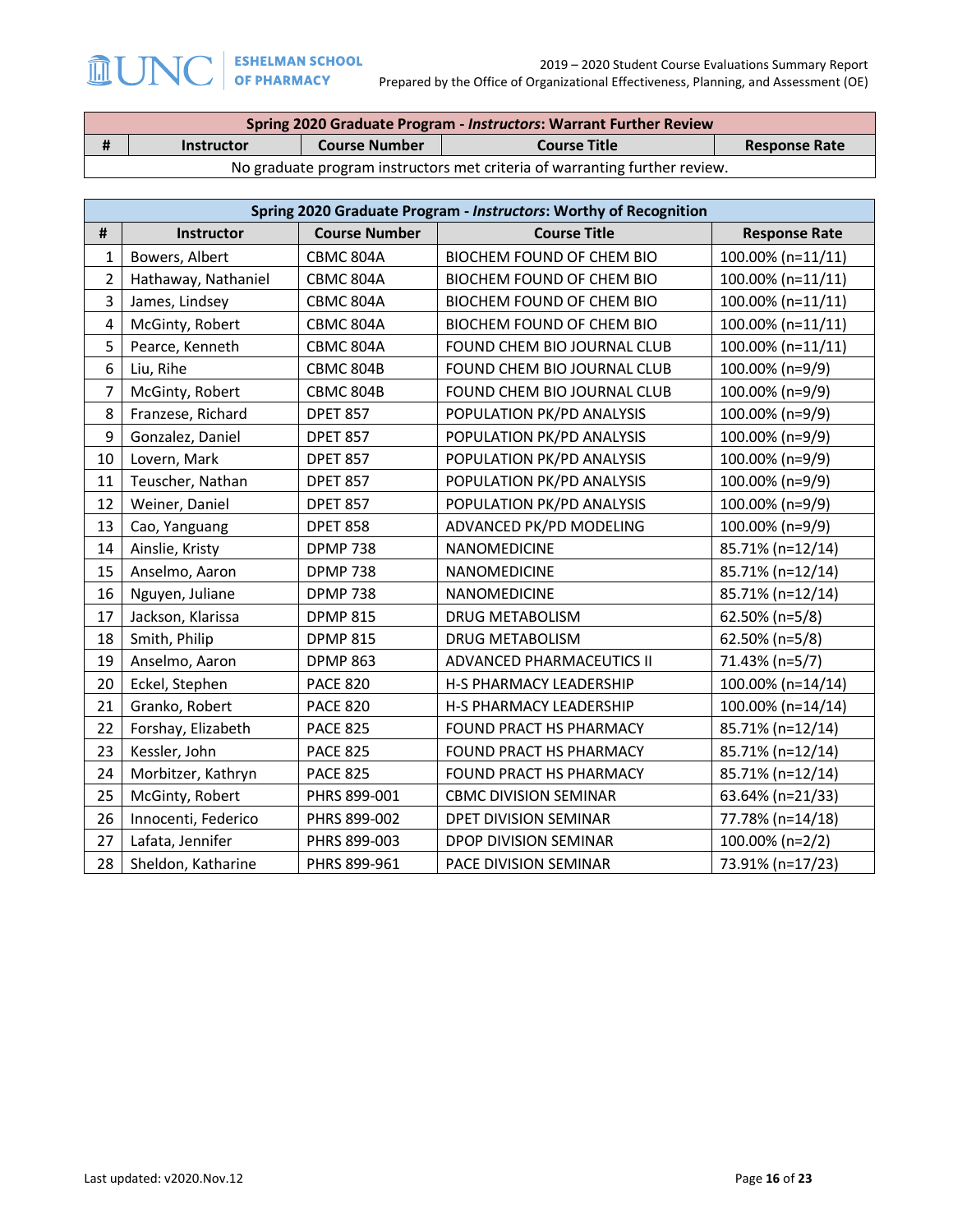# **ELECTIVE** *COURSES*

| <b>Spring 2020 Elective Courses</b>                                                                    |  |          |  |        |  |
|--------------------------------------------------------------------------------------------------------|--|----------|--|--------|--|
| <b>Courses Evaluated<sup>14</sup></b><br><b>Worthy of Recognition</b><br><b>Warrant Further Review</b> |  |          |  |        |  |
|                                                                                                        |  | %        |  | %      |  |
|                                                                                                        |  | $0.00\%$ |  | 60.00% |  |

14 Elective Courses can be Professional and/or Graduate.

| <b>Spring 2020 Elective - Courses: Warrant Further Review</b>       |                     |                        |                      |  |  |
|---------------------------------------------------------------------|---------------------|------------------------|----------------------|--|--|
| <b>Course Number</b>                                                | <b>Course Title</b> | <b>Course Director</b> | <b>Response Rate</b> |  |  |
| No elective courses met the criteria for warranting further review. |                     |                        |                      |  |  |

|    | Spring 2020 Elective - Courses: Worthy of Recognition |                                       |                        |                      |  |  |  |
|----|-------------------------------------------------------|---------------------------------------|------------------------|----------------------|--|--|--|
| #  | <b>Course Number</b>                                  | <b>Course Title</b>                   | <b>Course Director</b> | <b>Response Rate</b> |  |  |  |
| 1  | <b>PACE 822</b>                                       | RURAL PHARMACY HEALTH 2               | Kiser, Stephanie       | 100.00% (n=4/4)      |  |  |  |
| 2  | <b>PACE 824</b>                                       | RURAL PHARMACY HEALTH 4               | Kiser, Stephanie       | 55.56% (n=5/9)       |  |  |  |
| 3  | <b>PHCY 726</b>                                       | RESEARCH & SCHOLAR IN PHAR III        | Carpenter, Delesha     | 69.23% (n=18/26)     |  |  |  |
| 4  | <b>PHCY 801</b>                                       | RADIOPHARMACY 1                       | Smith, Eric H.         | 87.50% (n=7/8)       |  |  |  |
| 5  | <b>PHCY 803</b>                                       | RADIOPHARMACY 3                       | Smith, Eric H.         | 100.00% (n=4/4)      |  |  |  |
| 6  | <b>PHCY 804</b>                                       | TRAVEL MEDICINE CARE                  | Sauls, Amy             | 83.87% (n=26/31)     |  |  |  |
| 7  | <b>PHCY 810</b>                                       | SCIENCE OF PHARM COMPOUNDING          | Shrewsbury, Robert     | 56.25% (n=9/16)      |  |  |  |
| 8  | <b>PHCY 813</b>                                       | <b>CLINICAL TOXICOLOGY</b>            | Shepherd, John         | 50.00% (n=14/28)     |  |  |  |
| 9  | <b>PHCY 814</b>                                       | <b>DISASTER PREPAREDNESS</b>          | Shepherd, John         | 80.00% (n=12/15)     |  |  |  |
| 10 | <b>PHCY 821</b>                                       | <b>COMMUNICATIONS IN HEALTHCARE</b>   | White, Carla           | 72.73% (n=24/33)     |  |  |  |
| 11 | <b>PHCY 822</b>                                       | HEM/ONC                               | Cipriani, Amber        | 51.92% (n=27/52)     |  |  |  |
| 12 | <b>PHCY 823</b>                                       | INTERNAT CLIN CLASSROOM               | Williams, Dennis       | 75.00% (n=3/4)       |  |  |  |
| 13 | <b>PHCY 834</b>                                       | INDEPENDENT PHARMACY OWNERSHIP        | Brown, Patrick         | 55.56% (n=5/9)       |  |  |  |
| 14 | <b>PHCY 840</b>                                       | <b>HEALTH POLICY AND MANAGED CARE</b> | Urick, Benjamin        | 83.33% (n=10/12)     |  |  |  |
| 15 | <b>PHCY 846</b>                                       | PSYCH PHARMACOTHERAPY                 | Harris, Suzanne        | 43.75% (n=14/32)     |  |  |  |

| <b>Spring 2020 Elective Instructors</b>                                                                                            |   |          |     |        |  |
|------------------------------------------------------------------------------------------------------------------------------------|---|----------|-----|--------|--|
| <b>Instructors Evaluated</b> <sup>15,16</sup><br>Warrant Further Review <sup>17</sup><br><b>Worthy of Recognition<sup>18</sup></b> |   |          |     |        |  |
|                                                                                                                                    | % |          |     |        |  |
|                                                                                                                                    |   | $0.00\%$ | -67 | 86.11% |  |

15 Course Directors identify instructors to be evaluated by students; there are no requirements on number of contact hours taught in order to be evaluated. Therefore, some instructors may have taught only one class session; whereas, other instructors may have taught numerous times in one or more courses.

<sup>16</sup> If an instructor was evaluated in more than one course, in a given Program or Course Type, s/he is only counted once.<br><sup>17</sup> If an instructor met "warrants further review" criteria more than once, in a given Program or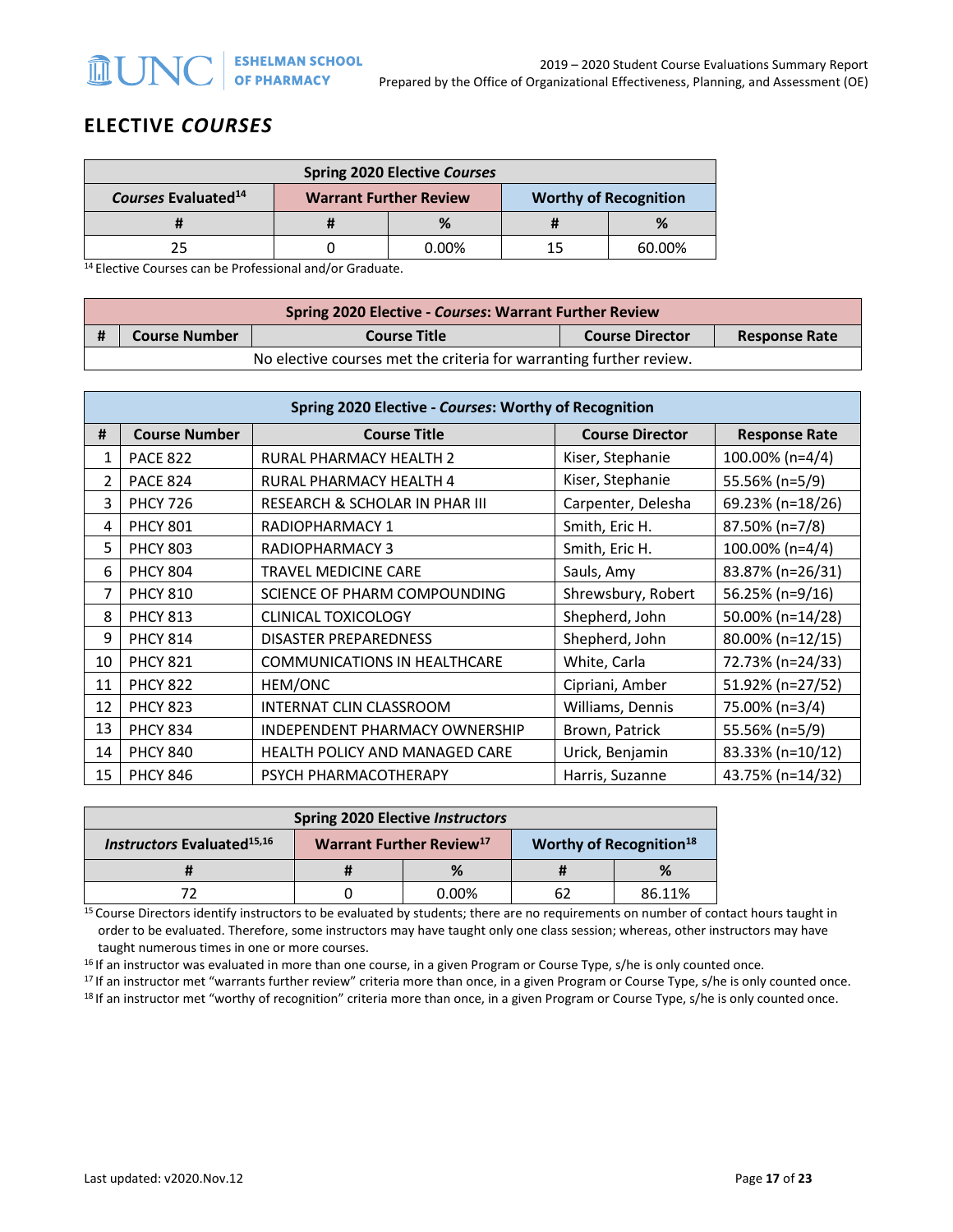|   | <b>Spring 2020 Elective - Instructors: Warrant Further Review</b>          |                      |                     |                      |  |  |
|---|----------------------------------------------------------------------------|----------------------|---------------------|----------------------|--|--|
| # | <b>Instructor</b>                                                          | <b>Course Number</b> | <b>Course Title</b> | <b>Response Rate</b> |  |  |
|   | No elective course instructors met criteria for warranting further review. |                      |                     |                      |  |  |

|                | Spring 2020 Elective - Instructors: Worthy of Recognition |                      |                                          |                      |  |  |  |
|----------------|-----------------------------------------------------------|----------------------|------------------------------------------|----------------------|--|--|--|
| $\pmb{\sharp}$ | Instructor                                                | <b>Course Number</b> | <b>Course Title</b>                      | <b>Response Rate</b> |  |  |  |
| 1              | Castelblanco, Frank                                       | <b>PACE 822</b>      | RURAL PHARMACY HEALTH 2                  | 100.00% (n=4/4)      |  |  |  |
| $\overline{2}$ | Kiser, Stephanie                                          | <b>PACE 822</b>      | RURAL PHARMACY HEALTH 2                  | 100.00% (n=4/4)      |  |  |  |
| 3              | Lefler, Lisa                                              | <b>PACE 822</b>      | RURAL PHARMACY HEALTH 2                  | 100.00% (n=4/4)      |  |  |  |
| 4              | Plaut, Tom                                                | <b>PACE 822</b>      | RURAL PHARMACY HEALTH 2                  | 100.00% (n=4/4)      |  |  |  |
| 5              | Kiser, Stephanie                                          | <b>PACE 824</b>      | RURAL PHARMACY HEALTH 4                  | 55.56% (n=5/9)       |  |  |  |
| 6              | Mullendore, Jennie                                        | <b>PACE 824</b>      | RURAL PHARMACY HEALTH 4                  | 55.56% (n=5/9)       |  |  |  |
| $\overline{7}$ | Schulz, Beth                                              | <b>PACE 824</b>      | RURAL PHARMACY HEALTH 4                  | 55.56% (n=5/9)       |  |  |  |
| 8              | Ives, Timothy                                             | <b>PHCY 6081</b>     | <b>MANAG DIABETES MELL</b>               | 47.37% (n=18/38)     |  |  |  |
| 9              | Carlson, Rebecca                                          | <b>PHCY 624</b>      | RESEARCH & SCHOLAR IN PHARM I            | 76.67% (n=23/30)     |  |  |  |
| 10             | Lee, Craig                                                | <b>PHCY 624</b>      | RESEARCH & SCHOLAR IN PHARM I            | 76.67% (n=23/30)     |  |  |  |
| 11             | McLaughlin, Jacqueline                                    | <b>PHCY 624</b>      | <b>RESEARCH &amp; SCHOLAR IN PHARM I</b> | 76.67% (n=23/30)     |  |  |  |
| 12             | Carpenter, Delesha                                        | <b>PHCY 726</b>      | RESEARCH & SCHOLAR IN PHAR III           | 69.23% (n=18/26)     |  |  |  |
| 13             | Lee, Craig                                                | <b>PHCY 726</b>      | RESEARCH & SCHOLAR IN PHAR III           | 69.23% (n=18/26)     |  |  |  |
| 14             | Fudzie, Seyram                                            | <b>PHCY 800</b>      | <b>GERIATRIC PHAR PRAC</b>               | 78.57% (n=11/14)     |  |  |  |
| 15             | Rice, Shannon                                             | <b>PHCY 800</b>      | <b>GERIATRIC PHAR PRAC</b>               | 78.57% (n=11/14)     |  |  |  |
| 16             | Sanders, Kimberly                                         | <b>PHCY 800</b>      | <b>GERIATRIC PHAR PRAC</b>               | 78.57% (n=11/14)     |  |  |  |
| 17             | Woodall, Tasha                                            | <b>PHCY 800</b>      | <b>GERIATRIC PHAR PRAC</b>               | 78.57% (n=11/14)     |  |  |  |
| 18             | Smith, Eric H.                                            | <b>PHCY 801</b>      | RADIOPHARMACY 1                          | 87.50% (n=7/8)       |  |  |  |
| 19             | Smith, Eric H.                                            | <b>PHCY 803</b>      | RADIOPHARMACY 3                          | 100.00% (n=4/4)      |  |  |  |
| 20             | Flanagan, Sean                                            | <b>PHCY 804</b>      | TRAVEL MEDICINE CARE                     | 81.82% (n=9/11)      |  |  |  |
| 21             | Goodman, Chris                                            | <b>PHCY 804</b>      | TRAVEL MEDICINE CARE                     | 83.87% (n=26/31)     |  |  |  |
| 22             | Pohl, Lauren                                              | <b>PHCY 804</b>      | TRAVEL MEDICINE CARE                     | 85.00% (n=17/20)     |  |  |  |
| 23             | Sauls, Amy                                                | <b>PHCY 804</b>      | TRAVEL MEDICINE CARE                     | 83.87% (n=26/31)     |  |  |  |
| 24             | Schimmelfing, John                                        | <b>PHCY 804</b>      | TRAVEL MEDICINE CARE                     | 83.87% (n=26/31)     |  |  |  |
| 25             | Davidson, Gigi                                            | <b>PHCY 807</b>      | <b>VET PHARMACY</b>                      | 20.00% (n=1/5)       |  |  |  |
| 26             | Sorah, Emily                                              | <b>PHCY 807</b>      | <b>VET PHARMACY</b>                      | 20.00% (n=1/5)       |  |  |  |
| 27             | Tayebali, Hafiz                                           | <b>PHCY 807</b>      | <b>VET PHARMACY</b>                      | 20.00% (n=1/5)       |  |  |  |
| 28             | Barber, Alexandra                                         | <b>PHCY 808</b>      | <b>CRITICAL CARE</b>                     | 55.56% (n=30/54)     |  |  |  |
| 29             | Beach, Katherine                                          | <b>PHCY 808</b>      | <b>CRITICAL CARE</b>                     | 55.56% (n=30/54)     |  |  |  |
| 30             | Ledford, Erin                                             | <b>PHCY 808</b>      | <b>CRITICAL CARE</b>                     | 55.56% (n=30/54)     |  |  |  |
| 31             | Mando-Vanderick, Jennifer                                 | <b>PHCY 808</b>      | <b>CRITICAL CARE</b>                     | 55.56% (n=30/54)     |  |  |  |
| 32             | Murray, Brian                                             | <b>PHCY 808</b>      | <b>CRITICAL CARE</b>                     | 55.56% (n=30/54)     |  |  |  |
| 33             | Rohde, Kalynn                                             | <b>PHCY 808</b>      | CRITICAL CARE                            | 55.56% (n=30/54)     |  |  |  |
| 34             | Sultan, Said                                              | <b>PHCY 808</b>      | <b>CRITICAL CARE</b>                     | 55.56% (n=30/54)     |  |  |  |
| 35             | Shrewsbury, Robert                                        | <b>PHCY 810</b>      | SCIENCE OF PHARM COMPOUNDING             | 56.25% (n=9/16)      |  |  |  |
| 36             | Shepherd, John                                            | <b>PHCY 813</b>      | <b>CLINICAL TOXICOLOGY</b>               | 50.00% (n=14/28)     |  |  |  |
| 37             | Wilkie, William                                           | <b>PHCY 813</b>      | <b>CLINICAL TOXICOLOGY</b>               | 50.00% (n=14/28)     |  |  |  |
| 38             | Shepherd, John                                            | <b>PHCY 814</b>      | <b>DISASTER PREPAREDNESS</b>             | 80.00% (n=12/15)     |  |  |  |

**MUNO**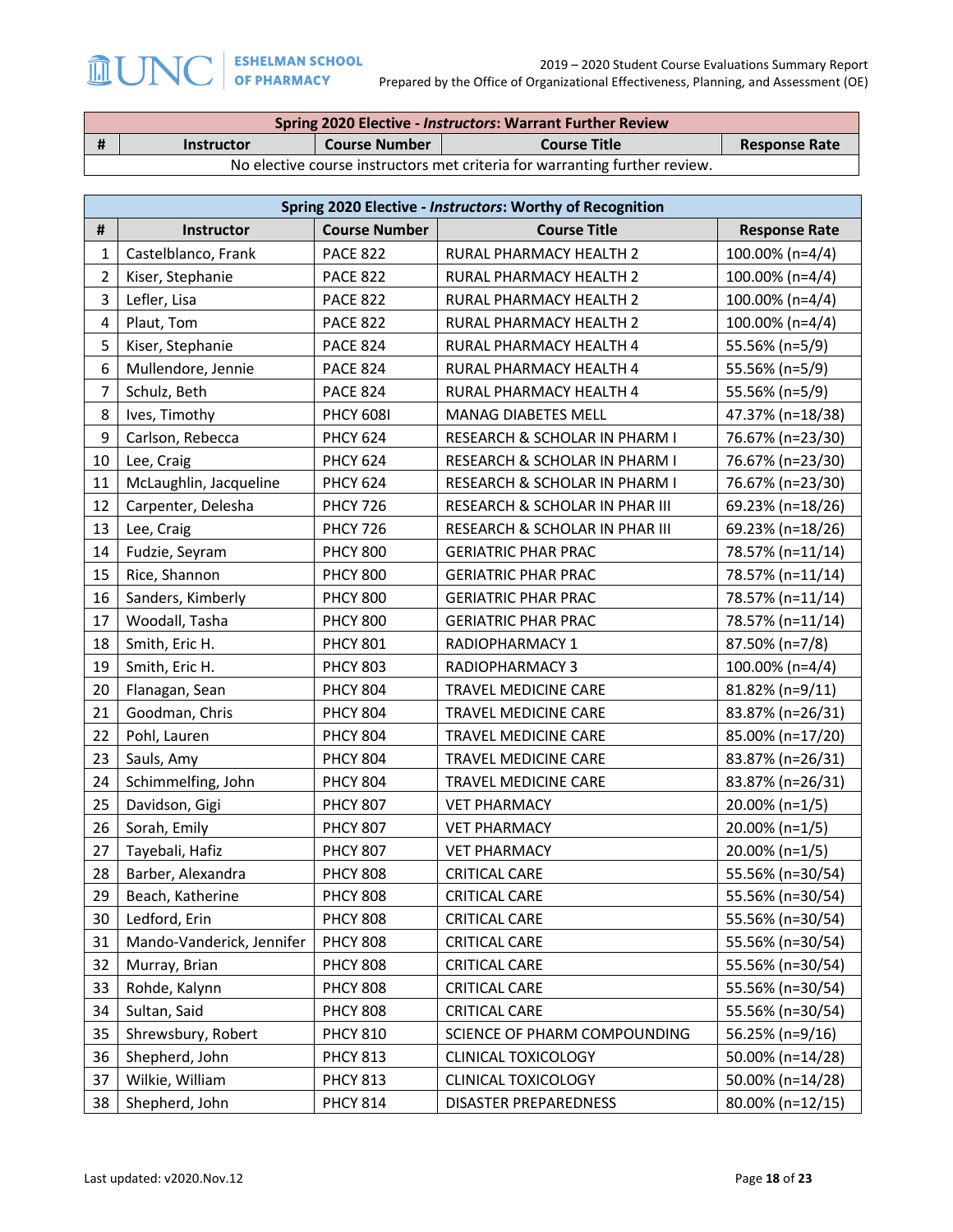|                | Spring 2020 Elective - Instructors: Worthy of Recognition |                      |                                       |                      |  |  |  |
|----------------|-----------------------------------------------------------|----------------------|---------------------------------------|----------------------|--|--|--|
| $\pmb{\sharp}$ | Instructor                                                | <b>Course Number</b> | <b>Course Title</b>                   | <b>Response Rate</b> |  |  |  |
| 39             | White, Carla                                              | <b>PHCY 821</b>      | <b>COMMUNICATIONS IN HEALTHCARE</b>   | 72.73% (n=24/33)     |  |  |  |
| 40             | Cipriani, Amber                                           | <b>PHCY 822</b>      | HEM/ONC                               | 51.92% (n=27/52)     |  |  |  |
| 41             | Muluneh, Benyam                                           | <b>PHCY 822</b>      | HEM/ONC                               | 51.92% (n=27/52)     |  |  |  |
| 42             | Williams, Dennis                                          | <b>PHCY 823</b>      | <b>INTERNAT CLIN CLASSROOM</b>        | 75.00% (n=3/4)       |  |  |  |
| 43             | Patterson, James                                          | <b>PHCY 830</b>      | INTRO TO DRUG DEVELOPMENT             | 55.56% (n=10/18)     |  |  |  |
| 44             | Chong, Christine                                          | <b>PHCY 833</b>      | ADV CARDIOVAS PHARM                   | 37.50% (n=9/24)      |  |  |  |
| 45             | Cicci, Jonathan                                           | <b>PHCY 833</b>      | ADV CARDIOVAS PHARM                   | 37.50% (n=9/24)      |  |  |  |
| 46             | Clarke, Megan                                             | <b>PHCY 833</b>      | ADV CARDIOVAS PHARM                   | 37.50% (n=9/24)      |  |  |  |
| 47             | Frick, Amber                                              | <b>PHCY 833</b>      | ADV CARDIOVAS PHARM                   | 37.50% (n=9/24)      |  |  |  |
| 48             | Hollis, Ian                                               | <b>PHCY 833</b>      | ADV CARDIOVAS PHARM                   | 37.50% (n=9/24)      |  |  |  |
| 49             | Iyer, Prashanth                                           | <b>PHCY 833</b>      | ADV CARDIOVAS PHARM                   | 37.50% (n=9/24)      |  |  |  |
| 50             | Patterson, James                                          | <b>PHCY 833</b>      | ADV CARDIOVAS PHARM                   | 37.50% (n=9/24)      |  |  |  |
| 51             | Tyson, Rachel                                             | <b>PHCY 833</b>      | ADV CARDIOVAS PHARM                   | 37.50% (n=9/24)      |  |  |  |
| 52             | Brown, Patrick                                            | <b>PHCY 834</b>      | <b>INDEPENDENT PHARMACY OWNERSHIP</b> | 55.56% (n=5/9)       |  |  |  |
| 53             | Dascanio, Sarah                                           | <b>PHCY 839</b>      | <b>GLOBAL &amp; RURAL HEALTH</b>      | 46.67% (n=7/15)      |  |  |  |
| 54             | Kiser, Stephanie                                          | <b>PHCY 839</b>      | <b>GLOBAL &amp; RURAL HEALTH</b>      | 46.67% (n=7/15)      |  |  |  |
| 55             | Steeb, David                                              | <b>PHCY 839</b>      | <b>GLOBAL &amp; RURAL HEALTH</b>      | 46.67% (n=7/15)      |  |  |  |
| 56             | Welles, Caroline                                          | <b>PHCY 839</b>      | <b>GLOBAL &amp; RURAL HEALTH</b>      | 46.67% (n=7/15)      |  |  |  |
| 57             | Blanchard, Carrie                                         | <b>PHCY 840</b>      | HEALTH POLICY AND MANAGED CARE        | 83.33% (n=10/12)     |  |  |  |
| 58             | Hiller, Debbie                                            | <b>PHCY 840</b>      | HEALTH POLICY AND MANAGED CARE        | 83.33% (n=10/12)     |  |  |  |
| 59             | O'Hara, Brenden                                           | <b>PHCY 840</b>      | HEALTH POLICY AND MANAGED CARE        | 83.33% (n=10/12)     |  |  |  |
| 60             | Swanson, Ryan                                             | <b>PHCY 840</b>      | HEALTH POLICY AND MANAGED CARE        | 83.33% (n=10/12)     |  |  |  |
| 61             | Urick, Benjamin                                           | <b>PHCY 840</b>      | HEALTH POLICY AND MANAGED CARE        | 83.33% (n=10/12)     |  |  |  |
| 62             | Harris, Suzanne                                           | <b>PHCY 846</b>      | PSYCH PHARMACOTHERAPY                 | 43.75% (n=14/32)     |  |  |  |
| 63             | Jacobs, Michelle                                          | <b>PHCY 846</b>      | PSYCH PHARMACOTHERAPY                 | 43.75% (n=14/32)     |  |  |  |
| 64             | Kennedy, Lindsey                                          | <b>PHCY 846</b>      | PSYCH PHARMACOTHERAPY                 | 43.75% (n=14/32)     |  |  |  |
| 65             | Mitchell, Cameron                                         | <b>PHCY 846</b>      | PSYCH PHARMACOTHERAPY                 | 43.75% (n=14/32)     |  |  |  |
| 66             | Owings, Laney                                             | <b>PHCY 846</b>      | PSYCH PHARMACOTHERAPY                 | 43.75% (n=14/32)     |  |  |  |
| 67             | Sjoquist, Laura                                           | <b>PHCY 846</b>      | PSYCH PHARMACOTHERAPY                 | 43.75% (n=14/32)     |  |  |  |
| 68             | Roberts, Megan                                            | <b>PHRS 815</b>      | <b>IMPLEMENTATION SCIENCE</b>         | 100.00% (n=17/17)    |  |  |  |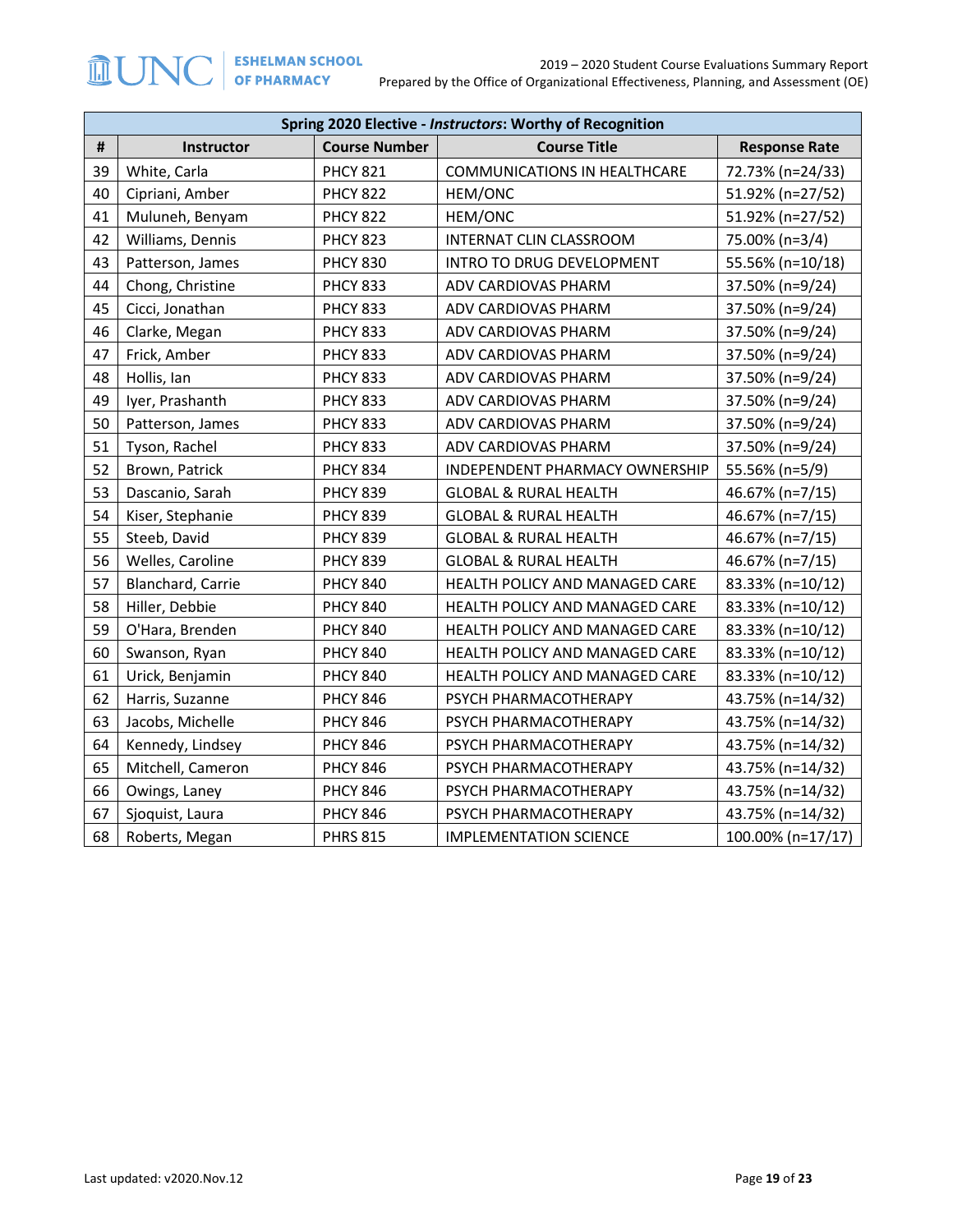## **Summer 2020 Student Course Evaluations Summary Report**

#### **Summer 2020 COVID-19:**

The UNC Eshelman School of Pharmacy transitioned to remote learning for all courses and reduced operations per University guidelines in mid-March 2020 in response to the COVID-19 global health pandemic. This transition impacted instructional practices and the student learning experience starting with the Spring 2020 semester.

This transition in the teaching and learning environment should be considered when reviewing the following results. Student feedback on courses and instructors is one of multiple data sources in review of faculty instructors and curricular quality improvement efforts.

## **PREFACE**

The School's *[Policy and Procedures on Student Evaluation of Course and Instructor Effectiveness](https://pharmacy.unc.edu/files/2020/01/Course-Evaluation-Policy-and-Procedures-5-7-14_updates-v2019.10.22.pdf)* states that the Office of Strategic Planning and Assessment, using established criteria, will review all student course evaluation results to determine whether any courses or instructors warrant further review or are worthy of recognition *(Appendix A).*

This report presents a summary of the *Summer 2020* student course evaluation results that met the School's established review criteria. The following tables specify the number of courses and instructors evaluated, the number and percentage of courses and instructors *warranting further review*; and the number and percentage of courses and instructors *worthy of recognition*.

It is important to keep in mind that student course evaluations represent *one* component of an overall course and instructor assessment process. The results do not reflect peer evaluation of instructor teaching effectiveness or a comprehensive, systematic review of a course.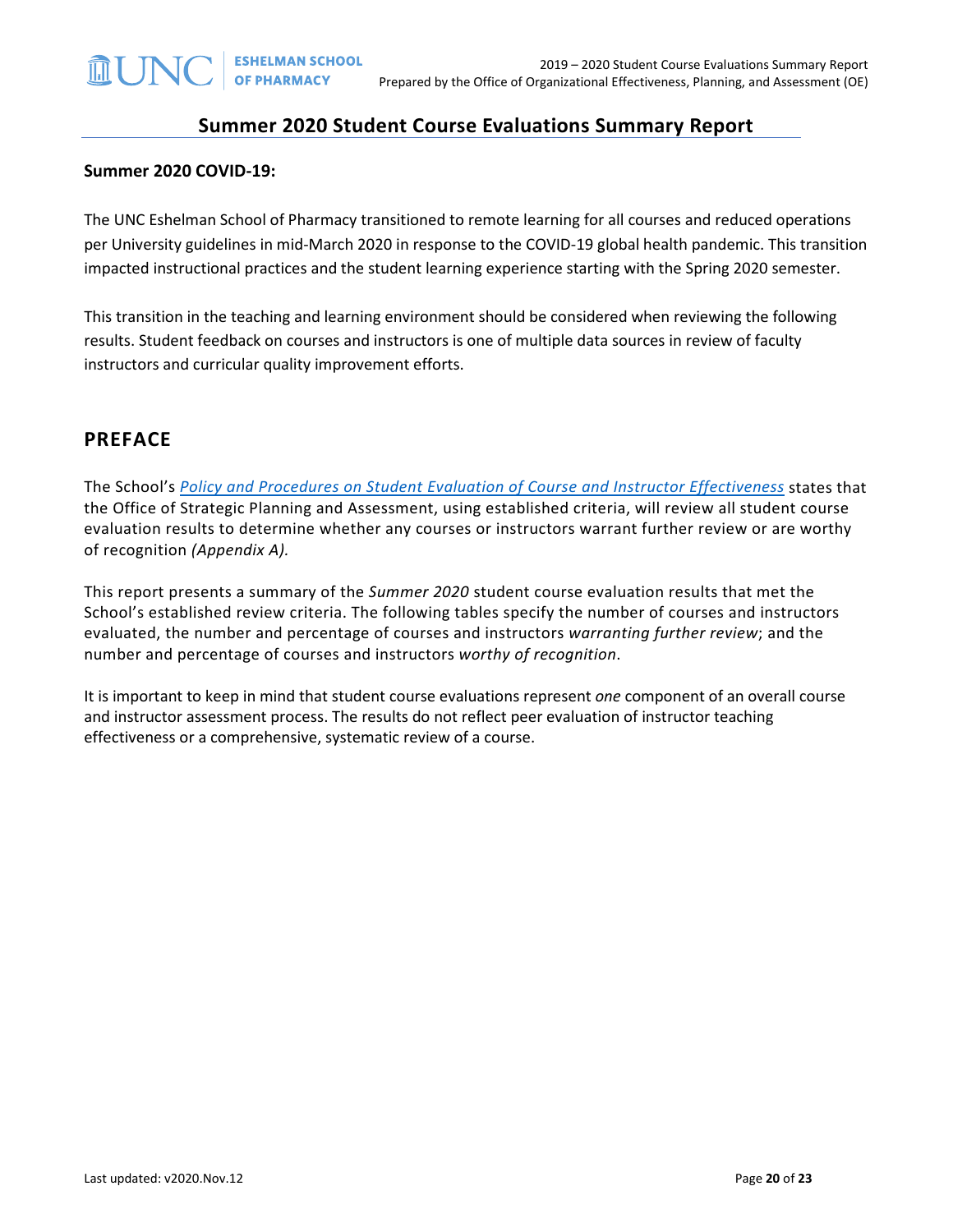## **OVERVIEW**

| <b>Summer 2020 Overall Response Rates</b> |        |  |  |
|-------------------------------------------|--------|--|--|
| ℅                                         |        |  |  |
| <b>Professional Courses</b>               | n/a    |  |  |
| <b>Graduate Courses</b>                   | n/a    |  |  |
| Elective Courses <sup>1</sup>             | 41.18% |  |  |

1 Elective Courses can be Professional and/or Graduate.

| Summer 2020 Courses |                          |  |                               |                              |          |  |
|---------------------|--------------------------|--|-------------------------------|------------------------------|----------|--|
| <b>COURSES</b>      | <b>Courses Evaluated</b> |  | <b>Warrant Further Review</b> | <b>Worthy of Recognition</b> |          |  |
|                     |                          |  | %                             | π                            | ℅        |  |
| Professional        |                          |  | $0.00\%$                      |                              | 0.00%    |  |
| Graduate            |                          |  | $0.00\%$                      |                              | 0.00%    |  |
| <b>Electives</b>    |                          |  | 0.00%                         |                              | $0.00\%$ |  |

| <b>Summer 2020 Instructors</b> |                                             |                                                                                 |          |  |         |  |
|--------------------------------|---------------------------------------------|---------------------------------------------------------------------------------|----------|--|---------|--|
| <b>INSTRUCTORS</b>             | <b>Instructors Evaluated</b> <sup>2,3</sup> | Worthy of Recognition <sup>5</sup><br><b>Warrant Further Review<sup>4</sup></b> |          |  |         |  |
|                                |                                             |                                                                                 | %        |  | %       |  |
| Professional                   |                                             |                                                                                 | $0.00\%$ |  | 0.00%   |  |
| <b>Graduate</b>                |                                             |                                                                                 | $0.00\%$ |  | 0.00%   |  |
| <b>Electives</b>               |                                             |                                                                                 | 0.00%    |  | 100.00% |  |

 $2$  Course Directors identify instructors to be evaluated; there are no requirements on number of contact hours taught in order to be evaluated.

<sup>3</sup> If an instructor was evaluated in more than one course, s/he is only counted once.

<sup>4</sup> If an instructor met "warrants further review" criteria more than once, s/he is only counted once.<br><sup>5</sup> If an instructor met "worthy of recognition" criteria more than once, s/he is only counted once.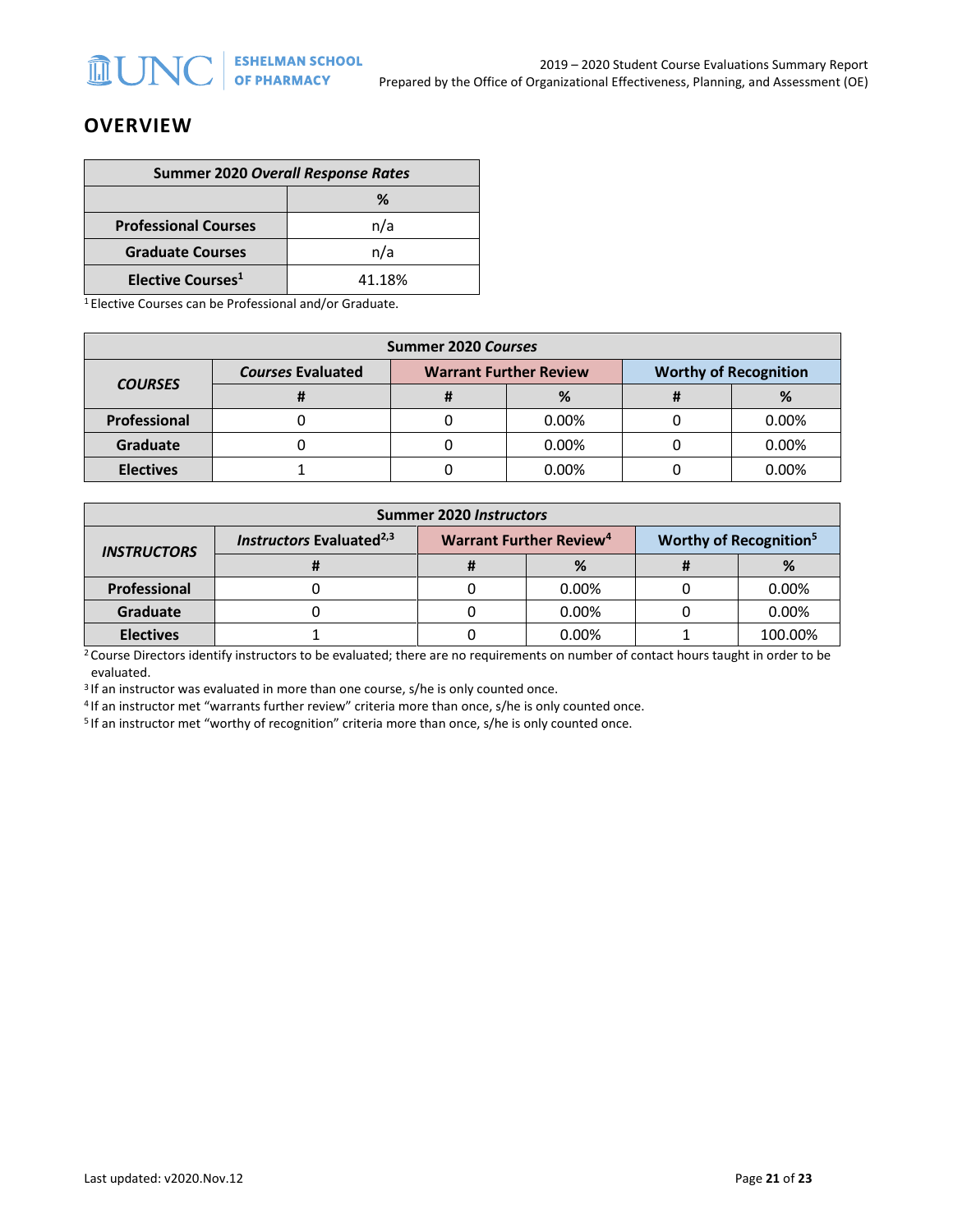# **ELECTIVE** *COURSES*

| <b>Summer 2020 Elective Courses</b>  |                               |       |                              |          |
|--------------------------------------|-------------------------------|-------|------------------------------|----------|
| <b>Courses Evaluated<sup>6</sup></b> | <b>Warrant Further Review</b> |       | <b>Worthy of Recognition</b> |          |
|                                      |                               | %     |                              |          |
|                                      |                               | 0.00% |                              | $0.00\%$ |

<sup>6</sup> Elective Courses can be Professional and/or Graduate.

| <b>Summer 2020 Elective - Courses: Warrant Further Review</b>       |                      |                     |                        |                      |  |
|---------------------------------------------------------------------|----------------------|---------------------|------------------------|----------------------|--|
|                                                                     | <b>Course Number</b> | <b>Course Title</b> | <b>Course Director</b> | <b>Response Rate</b> |  |
| No elective courses met the criteria for warranting further review. |                      |                     |                        |                      |  |

| Summer 2020 Elective - Courses: Worthy of Recognition           |                      |                     |                        |                      |  |
|-----------------------------------------------------------------|----------------------|---------------------|------------------------|----------------------|--|
| #                                                               | <b>Course Number</b> | <b>Course Title</b> | <b>Course Director</b> | <b>Response Rate</b> |  |
| No elective courses met the criteria for worthy of recognition. |                      |                     |                        |                      |  |

| <b>Summer 2020 Elective Instructors</b> |                                           |          |                                     |         |
|-----------------------------------------|-------------------------------------------|----------|-------------------------------------|---------|
| Instructors Evaluated <sup>7,8</sup>    | <b>Warrant Further Review<sup>9</sup></b> |          | Worthy of Recognition <sup>10</sup> |         |
|                                         |                                           | %        |                                     | $\%$    |
|                                         |                                           | $0.00\%$ |                                     | 100.00% |

 $7$  Course Directors identify instructors to be evaluated by students; there are no requirements on number of contact hours taught in order to be evaluated. Therefore, some instructors may have taught only one class session; whereas, other instructors may have taught numerous times in one or more courses.

<sup>8</sup> If an instructor was evaluated in more than one course, in a given Program or Course Type, s/he is only counted once.

<sup>9</sup> If an instructor met "warrants further review" criteria more than once, in a given Program or Course Type, s/he is only counted once.<br><sup>10</sup> If an instructor met "worthy of recognition" criteria more than once, in a give

| <b>Summer 2020 Elective - Instructors: Warrant Further Review</b> |                                                                                          |  |  |  |  |
|-------------------------------------------------------------------|------------------------------------------------------------------------------------------|--|--|--|--|
|                                                                   | <b>Course Number</b><br><b>Course Title</b><br><b>Response Rate</b><br><b>Instructor</b> |  |  |  |  |
|                                                                   | No elective course instructors met criteria for warranting further review.               |  |  |  |  |

| Summer 2020 Elective - <i>Instructors</i> : Worthy of Recognition |                                                                  |                 |                        |                 |  |
|-------------------------------------------------------------------|------------------------------------------------------------------|-----------------|------------------------|-----------------|--|
|                                                                   | <b>Course Number</b><br><b>Course Title</b><br><b>Instructor</b> |                 | <b>Response Rate</b>   |                 |  |
|                                                                   | Shepherd, John                                                   | <b>PHCY 805</b> | IND STUDY AND RESEARCH | 41.18% (n=7/17) |  |